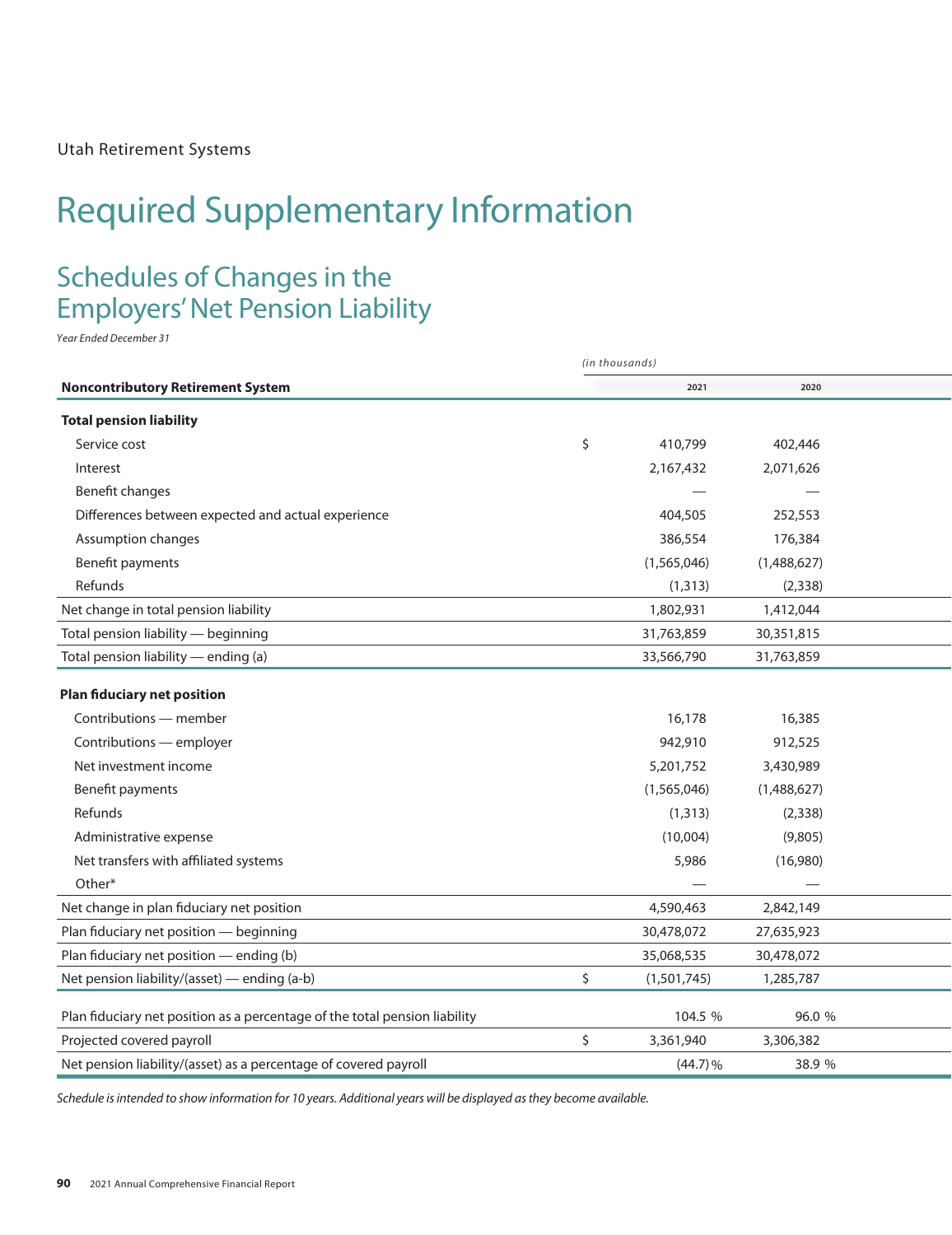|                   |                                 |               |               |             | <b>Noncontributory Retirement System</b> |
|-------------------|---------------------------------|---------------|---------------|-------------|------------------------------------------|
| 2018              | 2017                            | 2016          | 2015          | 2014        | 2013                                     |
|                   |                                 |               |               |             |                                          |
| 404,391           | 403,981                         | 407,690       | 394,798       | 407,992     | 441,320                                  |
| 1,920,238         | 1,877,576                       | 1,764,653     | 1,775,819     | 1,699,693   | 1,646,213                                |
|                   | $\hspace{0.1mm}-\hspace{0.1mm}$ | 48,400        |               |             | 23,123                                   |
| 32,680            | (84, 234)                       | 6,408         | (188, 166)    | (204, 823)  | (208, 501)                               |
|                   | 642,187                         | 563,741       |               | (157, 921)  |                                          |
| (1,320,214)       | (1,248,037)                     | (1, 184, 317) | (1, 123, 647) | (1,043,798) | (974, 684)                               |
| (2,766)           | (4,635)                         | (4,366)       | (2, 496)      | (2, 204)    | (2, 454)                                 |
| 1,034,329         | 1,586,838                       | 1,602,209     | 856,308       | 698,939     | 925,017                                  |
| 28,088,619        | 26,501,781                      | 24,899,572    | 24,043,264    | 23,344,325  | 22,419,308                               |
| 29,122,948        | 28,088,619                      | 26,501,781    | 24,899,572    | 24,043,264  | 23,344,325                               |
|                   |                                 |               |               |             |                                          |
| 14,602            | 17,285                          | 16,308        | 17,020        | 13,587      | 14,208                                   |
| 858,444           | 854,255                         | 831,631       | 813,449       | 772,420     | 710,933                                  |
| (92, 207)         | 2,987,282                       | 1,783,911     | 366,748       | 1,419,053   | 2,588,981                                |
| (1,320,214)       | (1,248,037)                     | (1, 184, 317) | (1, 123, 647) | (1,043,798) | (974, 684)                               |
| (2,766)           | (4,635)                         | (4,366)       | (2,496)       | (2, 204)    | (2,454)                                  |
| (9,962)           | (9, 579)                        | (8,856)       | (8,797)       | (8,828)     | (8, 329)                                 |
| 13,035            | (10, 187)                       | (8,005)       | 33,648        | 30,467      | (42, 277)                                |
| $\qquad \qquad -$ |                                 |               |               |             |                                          |
| (539,068)         | 2,586,384                       | 1,426,306     | 95,925        | 1,180,697   | 2,286,378                                |
| 25,205,127        | 22,618,743                      | 21,192,437    | 21,096,512    | 19,915,815  | 17,629,437                               |
| 24,666,059        | 25,205,127                      | 22,618,743    | 21,192,437    | 21,096,512  | 19,915,815                               |
| 4,456,889         | 2,883,492                       | 3,883,038     | 3,707,135     | 2,946,752   | 3,428,510                                |
| 84.7 %            | 89.7 %                          | 85.3 %        | 85.1 %        | 87.7 %      | 85.3 %                                   |
| 3,330,548         | 3,375,321                       | 3,406,567     | 3,458,286     | 3,570,912   | 3,705,771                                |
| 133.8 %           | 85.4 %                          | 114.0 %       | 107.2 %       | 82.5 %      | 92.5 %                                   |
|                   |                                 |               |               |             |                                          |

*Continued on page 92. Continued on page 92.*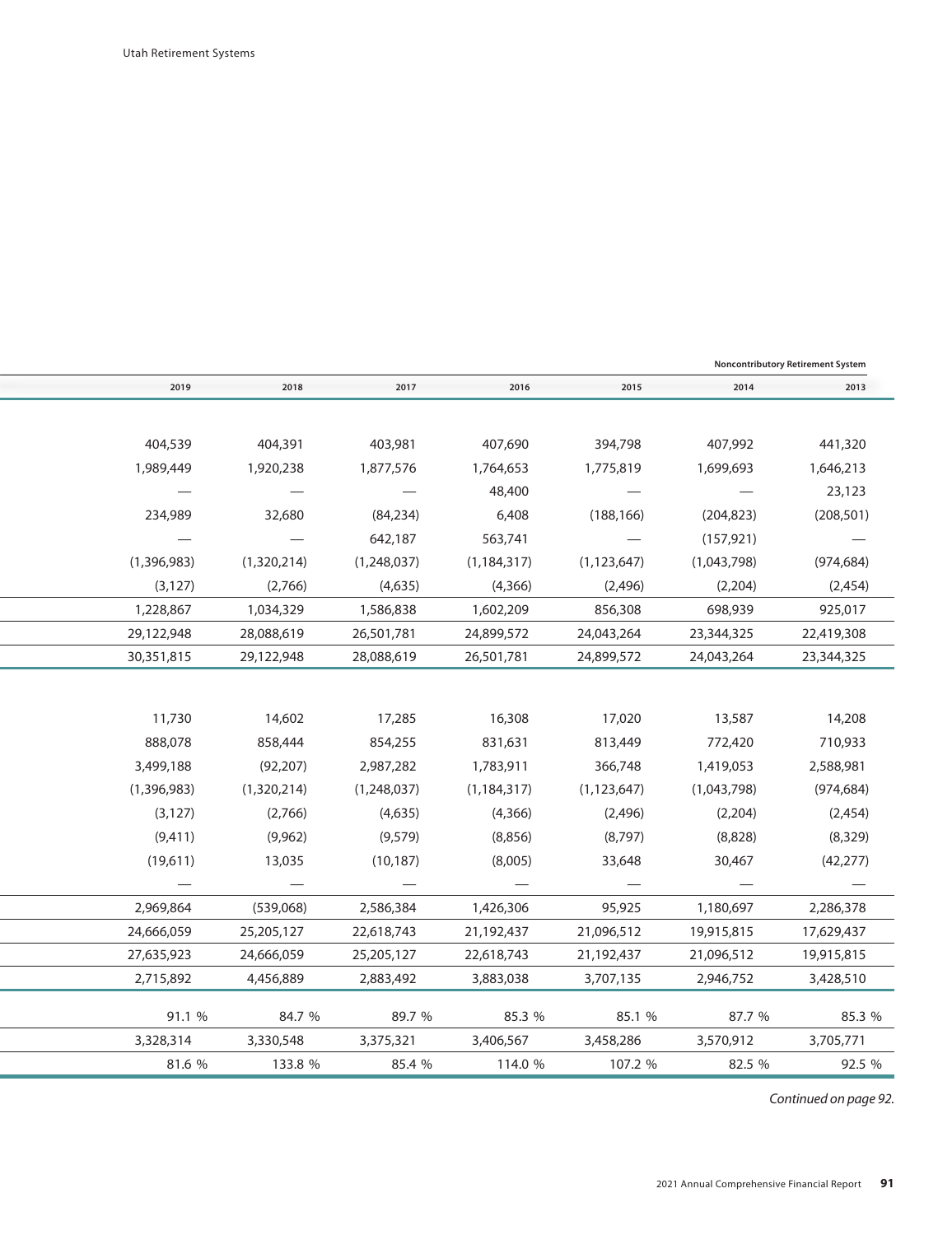#### **Utah Retirement Systems Required Supplementary Information** *(Continued)*

### **Schedules of Changes in the**

#### **Employers' Net Pension Liability** (Continued)

*Year Ended December 31*

|                                                                            | (in thousands) |             |             |  |  |  |
|----------------------------------------------------------------------------|----------------|-------------|-------------|--|--|--|
| <b>Contributory Retirement System</b>                                      |                | 2021        | 2020        |  |  |  |
| <b>Total pension liability</b>                                             |                |             |             |  |  |  |
| Service cost                                                               | \$             | 2,786       | 3,175       |  |  |  |
| Interest                                                                   |                | 85,305      | 85,198      |  |  |  |
| Benefit changes                                                            |                |             |             |  |  |  |
| Differences between expected and actual experience                         |                | (21, 487)   | (5,463)     |  |  |  |
| Assumption changes                                                         |                | 10,667      | 11,312      |  |  |  |
| Benefit payments                                                           |                | (91, 712)   | (89, 890)   |  |  |  |
| Refunds                                                                    |                | (1,625)     | (1,753)     |  |  |  |
| Net change in total pension liability                                      |                | (16,066)    | 2,579       |  |  |  |
| Total pension liability - beginning                                        |                | 1,272,690   | 1,270,111   |  |  |  |
| Total pension liability - ending (a)                                       |                | 1,256,624   | 1,272,690   |  |  |  |
| <b>Plan fiduciary net position</b>                                         |                |             |             |  |  |  |
| Contributions - member                                                     |                | 1,445       | 1,728       |  |  |  |
| Contributions - employer                                                   |                | 4,204       | 4,759       |  |  |  |
| Net investment income                                                      |                | 220,023     | 154,367     |  |  |  |
| Benefit payments                                                           |                | (91, 712)   | (89, 890)   |  |  |  |
| Refunds                                                                    |                | (1,625)     | (1,753)     |  |  |  |
| Administrative expense                                                     |                | (388)       | (406)       |  |  |  |
| Net transfers with affiliated systems                                      |                | (20, 349)   | 4,542       |  |  |  |
| Other*                                                                     |                |             |             |  |  |  |
| Net change in plan fiduciary net position                                  |                | 111,598     | 73,347      |  |  |  |
| Plan fiduciary net position - beginning                                    |                | 1,335,639   | 1,262,292   |  |  |  |
| Plan fiduciary net position - ending (b)                                   |                | 1,447,237   | 1,335,639   |  |  |  |
| Net pension liability/(asset) — ending (a-b)                               | \$             | (190, 613)  | (62, 949)   |  |  |  |
| Plan fiduciary net position as a percentage of the total pension liability |                | 115.2 %     | 104.9 %     |  |  |  |
| Projected covered payroll                                                  | \$             | 26,782      | 30,748      |  |  |  |
| Net pension liability/(asset) as a percentage of covered payroll           |                | $(711.7)\%$ | $(204.7)\%$ |  |  |  |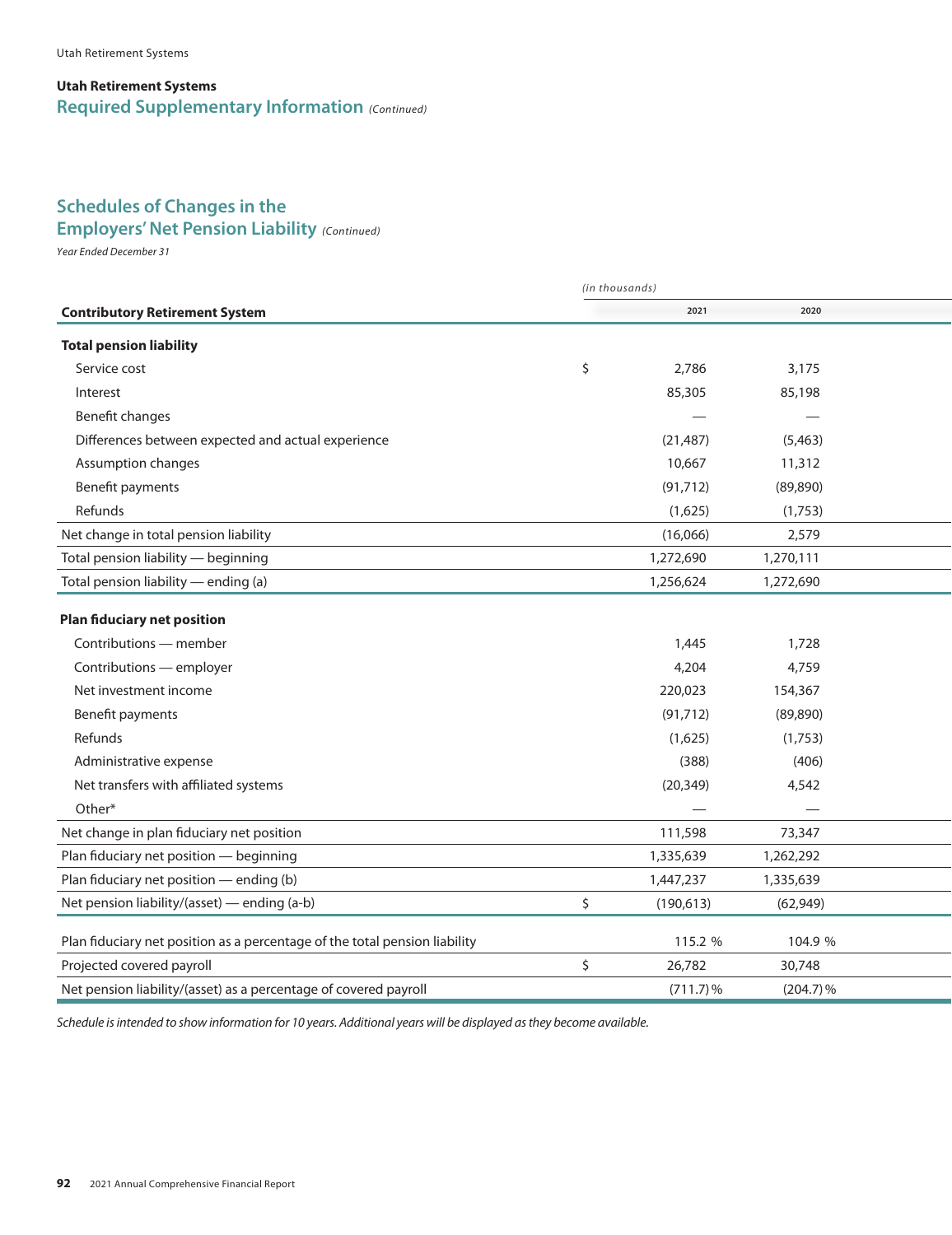|                                 |                                 |                                 |                                 |                                 |                          | <b>Contributory Retirement System</b> |
|---------------------------------|---------------------------------|---------------------------------|---------------------------------|---------------------------------|--------------------------|---------------------------------------|
| 2019                            | 2018                            | 2017                            | 2016                            | 2015                            | 2014                     | 2013                                  |
|                                 |                                 |                                 |                                 |                                 |                          |                                       |
| 3,536                           | 4,044                           | 4,801                           | 5,673                           | 8,672                           | 9,580                    | 10,997                                |
| 86,205                          | 87,297                          | 90,124                          | 91,894                          | 95,463                          | 93,819                   | 93,750                                |
| $\hspace{0.1mm}-\hspace{0.1mm}$ | $\overline{\phantom{m}}$        | $\overline{\phantom{m}}$        | (45,057)                        | $\overline{\phantom{m}}$        | $\overline{\phantom{a}}$ | 721                                   |
| (12, 817)                       | (17, 249)                       | (24,990)                        | (13,801)                        | (15, 289)                       | (22, 839)                | (20, 520)                             |
| $\overline{\phantom{a}}$        | $\hspace{0.1mm}-\hspace{0.1mm}$ | 22,108                          | 22,909                          | $\overline{\phantom{m}}$        | (4,233)                  | $\sim$ $-$                            |
| (88, 162)                       | (86, 795)                       | (84, 759)                       | (83, 447)                       | (81, 390)                       | (77, 015)                | (74, 158)                             |
| (2,660)                         | (1, 471)                        | (1,613)                         | (1,700)                         | (1,215)                         | (2, 433)                 | (1, 922)                              |
| (13,898)                        | (14, 174)                       | 5,671                           | (23, 529)                       | 6,241                           | (3, 121)                 | 8,868                                 |
| 1,284,009                       | 1,298,183                       | 1,292,512                       | 1,316,041                       | 1,309,800                       | 1,312,921                | 1,304,053                             |
| 1,270,111                       | 1,284,009                       | 1,298,183                       | 1,292,512                       | 1,316,041                       | 1,309,800                | 1,312,921                             |
|                                 |                                 |                                 |                                 |                                 |                          |                                       |
| 1,950                           | 2,455                           | 2,675                           | 3,420                           | 4,771                           | 5,461                    | 6,376                                 |
| 5,433                           | 6,027                           | 7,946                           | 8,188                           | 11,719                          | 12,954                   | 12,874                                |
| 163,935                         | (4, 513)                        | 155,949                         | 97,693                          | 21,251                          | 87,577                   | 169,510                               |
| (88, 162)                       | (86, 795)                       | (84, 761)                       | (83, 447)                       | (81, 390)                       | (77, 015)                | (74, 158)                             |
| (2,660)                         | (1, 471)                        | (1,613)                         | (1,700)                         | (1,215)                         | (2, 433)                 | (1, 922)                              |
| (408)                           | (454)                           | (457)                           | (446)                           | (478)                           | (494)                    | (480)                                 |
| 9,775                           | (26, 286)                       | (1, 177)                        | (1,895)                         | (41, 558)                       | (38,004)                 | 33,094                                |
| $\hspace{0.1mm}-\hspace{0.1mm}$ | $\hspace{0.1mm}-\hspace{0.1mm}$ | $\hspace{0.1mm}-\hspace{0.1mm}$ | $\hspace{0.1mm}-\hspace{0.1mm}$ | $\hspace{0.1mm}-\hspace{0.1mm}$ | $\overline{\phantom{0}}$ |                                       |
| 89,863                          | (111, 037)                      | 78,562                          | 21,813                          | (86,900)                        | (11, 954)                | 145,294                               |
| 1,172,429                       | 1,283,466                       | 1,204,904                       | 1,183,091                       | 1,269,991                       | 1,281,945                | 1,136,651                             |
| 1,262,292                       | 1,172,429                       | 1,283,466                       | 1,204,904                       | 1,183,091                       | 1,269,991                | 1,281,945                             |
| 7,819                           | 111,580                         | 14,717                          | 87,608                          | 132,950                         | 39,809                   | 30,976                                |
| 99.4 %                          | 91.3 %                          | 98.9 %                          | 93.2 %                          | 89.9 %                          | 97.0 %                   | 97.6 %                                |
| 34,317                          | 39,279                          | 45,177                          | 53,615                          | 82,426                          | 90,623                   | 98,023                                |
| 22.8 %                          | 284.1 %                         | 32.6 %                          | 163.4 %                         | 161.3 %                         | 43.9 %                   | 31.6 %                                |
|                                 |                                 |                                 |                                 |                                 |                          |                                       |

*Continued on page 94. Continued on page 94.*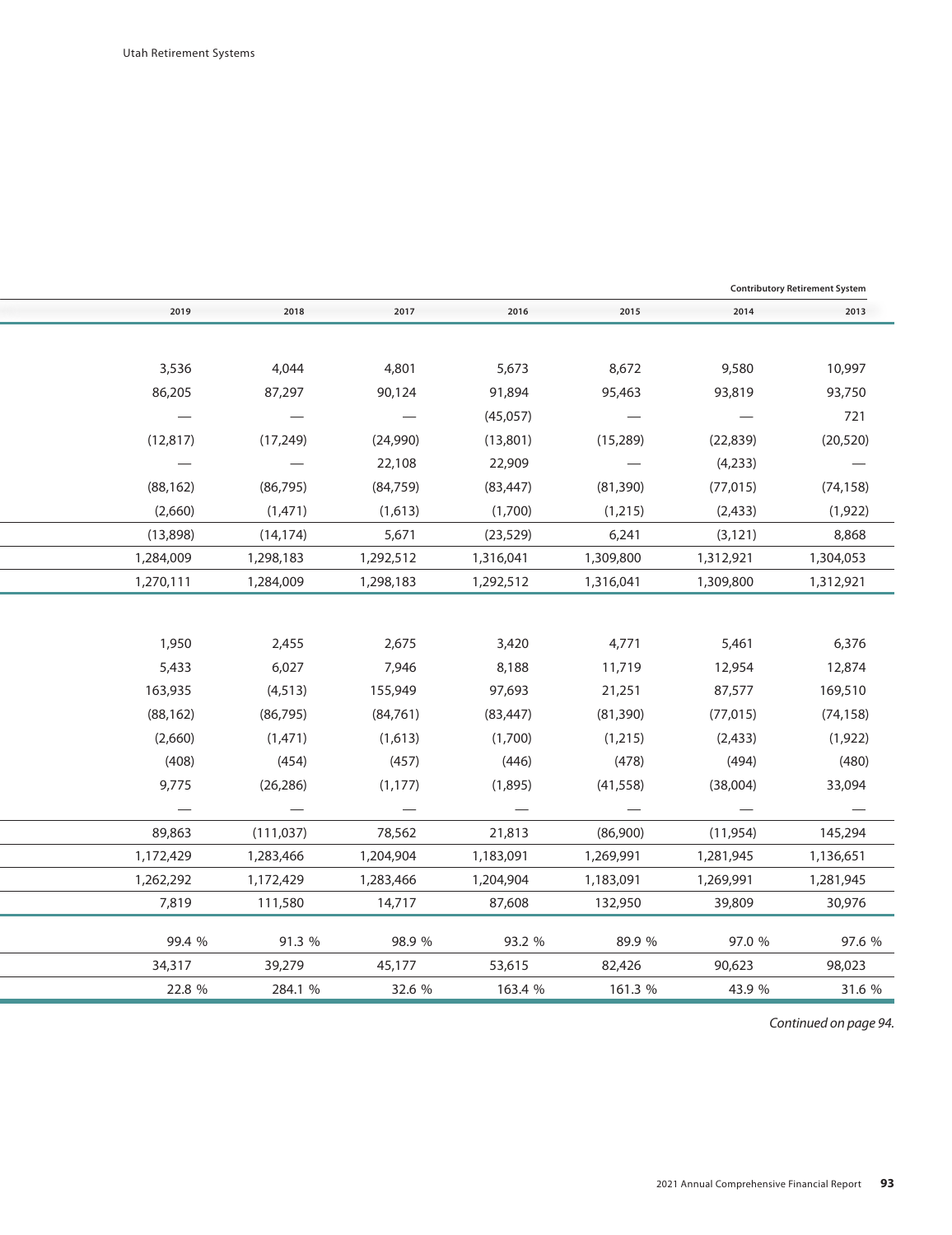#### **Utah Retirement Systems Required Supplementary Information** *(Continued)*

# **Schedules of Changes in the**

### *Year Ended December 31* **Employers' Net Pension Liability** *(Continued)*

*Year Ended December 31*

|                                                                            | (in thousands) |            |            |  |  |  |
|----------------------------------------------------------------------------|----------------|------------|------------|--|--|--|
| <b>Public Safety Retirement System</b>                                     |                | 2021       | 2020       |  |  |  |
| <b>Total pension liability</b>                                             |                |            |            |  |  |  |
| Service cost                                                               | \$             | 74,554     | 77,899     |  |  |  |
| Interest                                                                   |                | 320,715    | 305,221    |  |  |  |
| Benefit changes                                                            |                |            |            |  |  |  |
| Differences between expected and actual experience                         |                | 8,677      | 72,199     |  |  |  |
| Assumption changes                                                         |                | 61,108     | (6, 165)   |  |  |  |
| Benefit payments                                                           |                | (233, 672) | (215, 289) |  |  |  |
| Refunds                                                                    |                | (32)       | (96)       |  |  |  |
| Net change in total pension liability                                      |                | 231,350    | 233,769    |  |  |  |
| Total pension liability - beginning                                        |                | 4,694,184  | 4,460,415  |  |  |  |
| Total pension liability — ending (a)                                       |                | 4,925,534  | 4,694,184  |  |  |  |
| <b>Plan fiduciary net position</b>                                         |                |            |            |  |  |  |
| Contributions - member                                                     |                | 1,421      | 557        |  |  |  |
| Contributions - employer                                                   |                | 152,524    | 150,512    |  |  |  |
| Net investment income                                                      |                | 756,145    | 496,725    |  |  |  |
| Benefit payments                                                           |                | (233, 672) | (215, 289) |  |  |  |
| Refunds                                                                    |                | (32)       | (96)       |  |  |  |
| Administrative expense                                                     |                | (1,466)    | (1,442)    |  |  |  |
| Net transfers with affiliated systems                                      |                | 7,956      | 7,364      |  |  |  |
| Net change in plan fiduciary net position                                  |                | 682,876    | 438,331    |  |  |  |
| Plan fiduciary net position - beginning                                    |                | 4,422,517  | 3,984,186  |  |  |  |
| Plan fiduciary net position - ending (b)                                   |                | 5,105,393  | 4,422,517  |  |  |  |
| Net pension liability/(asset) — ending (a-b)                               | \$             | (179, 859) | 271,667    |  |  |  |
| Plan fiduciary net position as a percentage of the total pension liability |                | 103.7 %    | 94.2 %     |  |  |  |
| Projected covered payroll                                                  | \$             | 336,809    | 338,919    |  |  |  |
| Net pension liability/(asset) as a percentage of covered payroll           |                | $(53.4)$ % | 80.2 %     |  |  |  |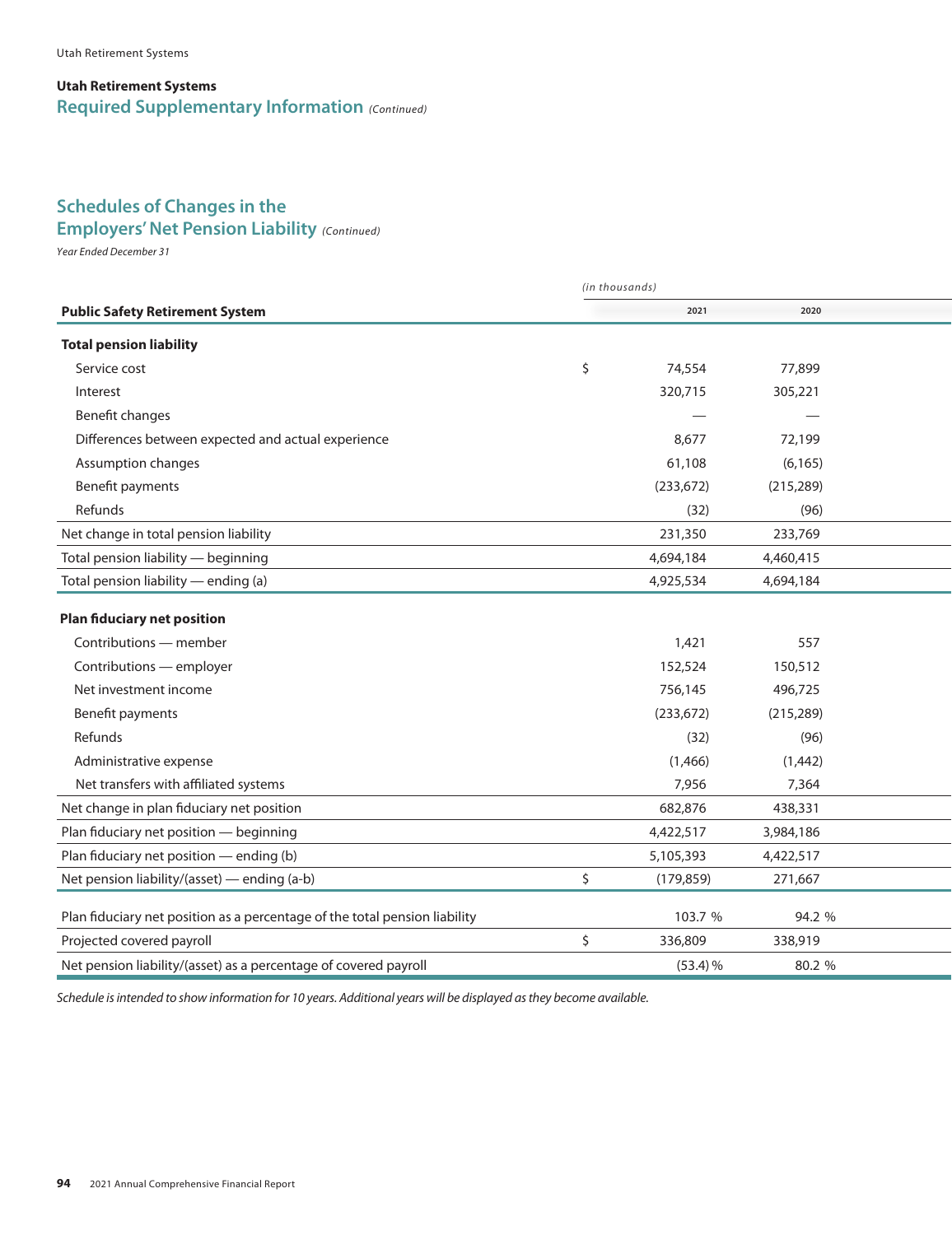|            |                                 |                                 |                          |                          | <b>Public Safety Retirement System</b> |
|------------|---------------------------------|---------------------------------|--------------------------|--------------------------|----------------------------------------|
| 2018       | 2017                            | 2016                            | 2015                     | 2014                     | 2013                                   |
|            |                                 |                                 |                          |                          |                                        |
| 80,296     | 78,272                          | 78,843                          | 75,352                   | 76,681                   | 81,736                                 |
| 280,149    | 269,818                         | 249,722                         | 248,980                  | 236,803                  | 229,965                                |
|            | $\hspace{0.1mm}-\hspace{0.1mm}$ | $\hspace{0.1mm}-\hspace{0.1mm}$ |                          | $\overline{\phantom{m}}$ |                                        |
| 1,441      | (3,041)                         | 9,358                           | (17, 164)                | (25, 225)                | (29, 228)                              |
|            | 118,370                         | 110,373                         | $\overline{\phantom{m}}$ | (52, 410)                |                                        |
| (188, 414) | (172, 870)                      | (164, 508)                      | (155, 387)               | (144, 763)               | (137, 486)                             |
| (428)      | (226)                           | (183)                           | (533)                    | (199)                    | (467)                                  |
| 173,044    | 290,323                         | 283,605                         | 151,248                  | 90,887                   | 144,520                                |
| 4,085,203  | 3,794,880                       | 3,511,275                       | 3,360,027                | 3,269,140                | 3,124,620                              |
| 4,258,247  | 4,085,203                       | 3,794,880                       | 3,511,275                | 3,360,027                | 3,269,140                              |
|            |                                 |                                 |                          |                          |                                        |
| 895        | 793                             | 830                             | 905                      | 835                      | 1,258                                  |
| 147,101    | 145,814                         | 147,099                         | 141,024                  | 135,588                  | 128,744                                |
| (13, 134)  | 421,917                         | 249,027                         | 50,654                   | 194,222                  | 350,563                                |
| (188, 414) | (172, 870)                      | (164, 508)                      | (155, 387)               | (144, 763)               | (137, 486)                             |
| (428)      | (226)                           | (183)                           | (533)                    | (199)                    | (467)                                  |
| (1,450)    | (1, 382)                        | (1,260)                         | (1,233)                  | (1,227)                  | (1, 161)                               |
| 6,982      | 5,926                           | 6,701                           | 4,023                    | 2,746                    | 4,676                                  |
| (48, 448)  | 399,972                         | 237,706                         | 39,453                   | 187,202                  | 346,127                                |
| 3,576,517  | 3,176,545                       | 2,938,839                       | 2,899,386                | 2,712,184                | 2,366,057                              |
| 3,528,069  | 3,576,517                       | 3,176,545                       | 2,938,839                | 2,899,386                | 2,712,184                              |
| 730,178    | 508,686                         | 618,335                         | 572,436                  | 460,641                  | 556,956                                |
| 82.9 %     | 87.5 %                          | 83.7 %                          | 83.7 %                   | 86.3 %                   | 83.0 %                                 |
| 348,475    | 350,782                         | 352,407                         | 355,171                  | 360,750                  | 365,998                                |
| 209.5 %    | 145.0 %                         | 175.5 %                         | 161.2 %                  | 127.7 %                  | 152.2 %                                |
|            |                                 |                                 |                          |                          |                                        |

*Continued on page 96. Continued on page 96.*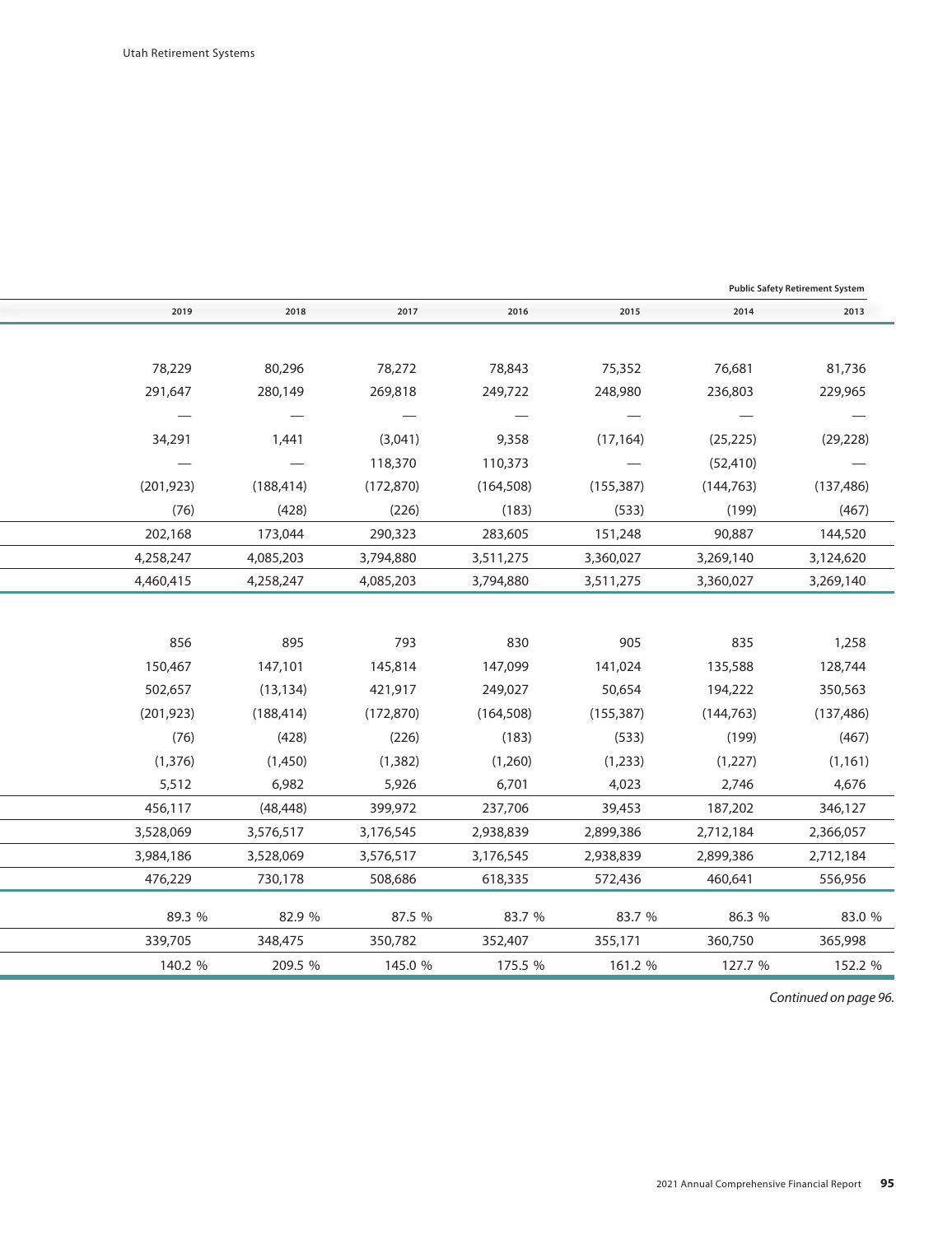#### **Utah Retirement Systems Required Supplementary Information** *(Continued)*

# **Schedules of Changes in the**

### *Year Ended December 31* **Employers' Net Pension Liability** *(Continued)*

*Year Ended December 31*

|                                                                            | (in thousands) |             |             |  |  |  |  |
|----------------------------------------------------------------------------|----------------|-------------|-------------|--|--|--|--|
| <b>Firefighters Retirement System</b>                                      |                | 2021        | 2020        |  |  |  |  |
| <b>Total pension liability</b>                                             |                |             |             |  |  |  |  |
| Service cost                                                               | \$             | 29,351      | 29,553      |  |  |  |  |
| Interest                                                                   |                | 95,203      | 90,343      |  |  |  |  |
| Benefit changes                                                            |                |             |             |  |  |  |  |
| Differences between expected and actual experience                         |                | 5,996       | 8,829       |  |  |  |  |
| Assumption changes                                                         |                | 18,286      | 6,153       |  |  |  |  |
| Benefit payments                                                           |                | (66, 508)   | (62, 842)   |  |  |  |  |
| Refunds                                                                    |                | (176)       | (159)       |  |  |  |  |
| Net change in total pension liability                                      |                | 82,152      | 71,877      |  |  |  |  |
| Total pension liability - beginning                                        |                | 1,388,497   | 1,316,620   |  |  |  |  |
| Total pension liability - ending (a)                                       |                | 1,470,649   | 1,388,497   |  |  |  |  |
| <b>Plan fiduciary net position</b>                                         |                |             |             |  |  |  |  |
| Contributions - member                                                     |                | 18,985      | 18,729      |  |  |  |  |
| Contributions - employer                                                   |                | 7,499       | 7,490       |  |  |  |  |
| Court fees and fire insurance premium tax                                  |                | 21,136      | 20,279      |  |  |  |  |
| Net investment income                                                      |                | 265,931     | 173,818     |  |  |  |  |
| Benefit payments                                                           |                | (66, 508)   | (62, 842)   |  |  |  |  |
| Refunds                                                                    |                | (176)       | (159)       |  |  |  |  |
| Administrative expense                                                     |                | (435)       | (425)       |  |  |  |  |
| Net transfers with affiliated systems                                      |                | 1,837       | 2,751       |  |  |  |  |
| Net change in plan fiduciary net position                                  |                | 248,269     | 159,641     |  |  |  |  |
| Plan fiduciary net position - beginning                                    |                | 1,551,194   | 1,391,553   |  |  |  |  |
| Plan fiduciary net position - ending (b)                                   |                | 1,799,463   | 1,551,194   |  |  |  |  |
| Net pension liability/(asset) - ending (a-b)                               | \$             | (328, 814)  | (162, 697)  |  |  |  |  |
| Plan fiduciary net position as a percentage of the total pension liability |                | 122.4 %     | 111.7 %     |  |  |  |  |
| Projected covered payroll                                                  | \$             | 114,635     | 114,458     |  |  |  |  |
| Net pension liability/(asset) as a percentage of covered payroll           |                | $(286.8)\%$ | $(142.1)\%$ |  |  |  |  |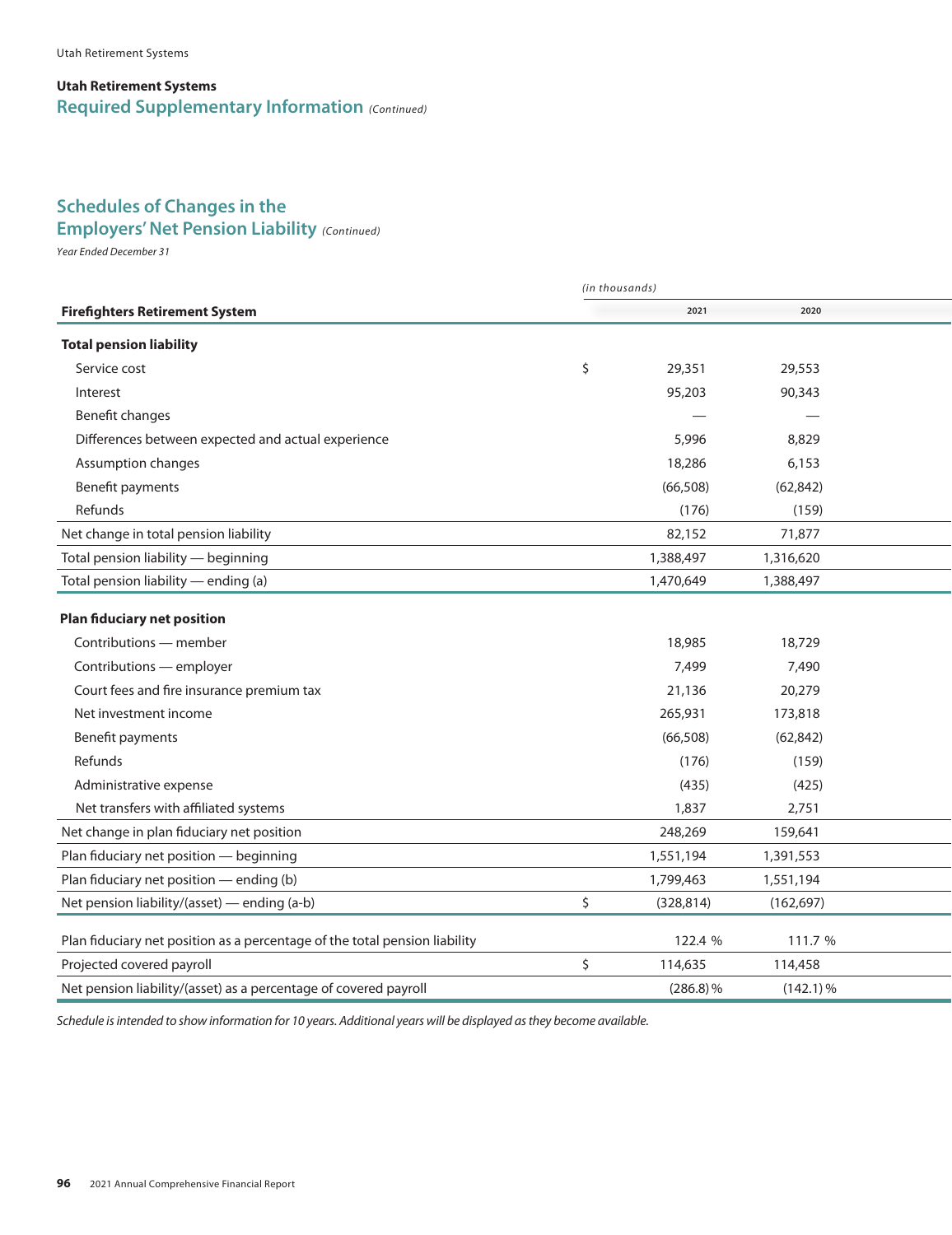|            |           |            |           |           |            | <b>Firefighters Retirement System</b> |
|------------|-----------|------------|-----------|-----------|------------|---------------------------------------|
| 2019       | 2018      | 2017       | 2016      | 2015      | 2014       | 2013                                  |
|            |           |            |           |           |            |                                       |
| 29,281     | 29,378    | 28,775     | 28,652    | 27,182    | 27,266     | 29,577                                |
| 86,589     | 82,819    | 80,386     | 75,334    | 75,212    | 71,490     | 70,259                                |
|            |           |            |           |           |            |                                       |
| (437)      | 937       | (9,216)    | (5, 525)  | (8, 259)  | (15,077)   | (13,083)                              |
|            |           | 31,357     | 25,572    |           | (20, 372)  |                                       |
| (59, 847)  | (57, 440) | (54, 793)  | (52, 102) | (49,671)  | (47, 710)  | (44, 747)                             |
| (255)      | (132)     | (511)      | (466)     | (528)     | (293)      | (106)                                 |
| 55,331     | 55,562    | 75,998     | 71,465    | 43,936    | 15,304     | 41,900                                |
| 1,261,289  | 1,205,727 | 1,129,729  | 1,058,264 | 1,014,328 | 999,024    | 957,124                               |
| 1,316,620  | 1,261,289 | 1,205,727  | 1,129,729 | 1,058,264 | 1,014,328  | 999,024                               |
|            |           |            |           |           |            |                                       |
| 18,701     | 18,305    | 18,460     | 18,729    | 18,175    | 18,300     | 18,325                                |
| 7,443      | 7,021     | 6,715      | 6,954     | 6,690     | 5,514      | 3,494                                 |
| 41,859     | 8,747     | 1,223      | 10,569    | 17,218    | 14,154     | 11,285                                |
| 174,141    | (4,509)   | 146,736    | 87,746    | 17,934    | 69,070     | 125,685                               |
| (59, 847)  | (57, 440) | (54, 793)  | (52, 102) | (49, 671) | (47, 710)  | (44, 747)                             |
| (255)      | (132)     | (511)      | (466)     | (528)     | (293)      | (106)                                 |
| (405)      | (427)     | (408)      | (374)     | (371)     | (370)      | (355)                                 |
| 2,027      | 1,917     | 1,259      | 1,611     | 2,573     | 3,713      | 1,302                                 |
| 183,664    | (26, 518) | 118,681    | 72,667    | 12,020    | 62,378     | 114,883                               |
| 1,207,889  | 1,234,407 | 1,115,726  | 1,043,059 | 1,031,039 | 968,661    | 853,778                               |
| 1,391,553  | 1,207,889 | 1,234,407  | 1,115,726 | 1,043,059 | 1,031,039  | 968,661                               |
| (74, 933)  | 53,400    | (28,680)   | 14,003    | 15,205    | (16,711)   | 30,363                                |
| 105.7 %    | 95.8 %    | 102.4 %    | 98.8 %    | 98.6 %    | 101.6 %    | 97.0 %                                |
| 113,330    | 113,587   | 112,953    | 112,322   | 111,133   | 111,305    | 110,741                               |
| $(66.1)\%$ | 47.0 %    | $(25.4)$ % | 12.5 %    | 13.7 %    | $(15.0)$ % | 27.4 %                                |

*Continued on page 98. Continued on page 98.*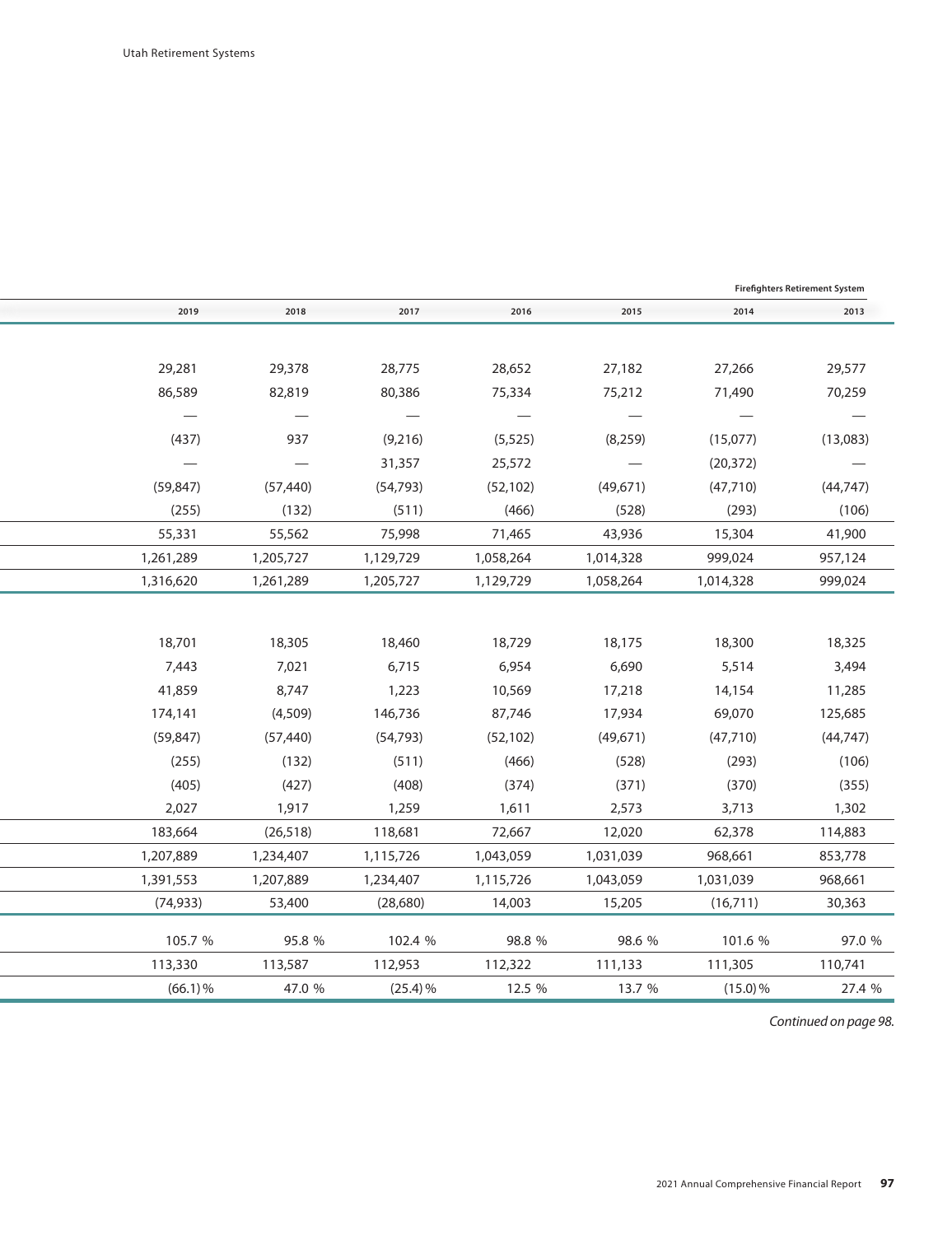#### **Utah Retirement Systems Required Supplementary Information** *(Continued)*

# **Schedules of Changes in the**

### *Year Ended December 31* **Employers' Net Pension Liability** *(Continued)*

*Year Ended December 31*

|                                                                            | (in thousands) |          |           |  |  |  |
|----------------------------------------------------------------------------|----------------|----------|-----------|--|--|--|
| <b>Judges Retirement System</b>                                            |                | 2021     | 2020      |  |  |  |
| <b>Total pension liability</b>                                             |                |          |           |  |  |  |
| Service cost                                                               | \$             | 6,309    | 6,144     |  |  |  |
| Interest                                                                   |                | 18,415   | 17,675    |  |  |  |
| Benefit changes                                                            |                |          |           |  |  |  |
| Differences between expected and actual experience                         |                | 2,789    | 548       |  |  |  |
| Assumption changes                                                         |                | 2,928    | 3,431     |  |  |  |
| Benefit payments                                                           |                | (18,600) | (15, 863) |  |  |  |
| Refunds                                                                    |                |          |           |  |  |  |
| Net change in total pension liability                                      |                | 11,841   | 11,935    |  |  |  |
| Total pension liability - beginning                                        |                | 271,116  | 259,181   |  |  |  |
| Total pension liability - ending (a)                                       |                | 282,957  | 271,116   |  |  |  |
| <b>Plan fiduciary net position</b>                                         |                |          |           |  |  |  |
| Contributions - member                                                     |                |          |           |  |  |  |
| Contributions - employer                                                   |                | 8,949    | 8,646     |  |  |  |
| Court fees and fire insurance premium tax                                  |                | 1,354    | 1,410     |  |  |  |
| Net investment income                                                      |                | 41,716   | 27,391    |  |  |  |
| Benefit payments                                                           |                | (18,600) | (15, 863) |  |  |  |
| Refunds                                                                    |                |          |           |  |  |  |
| Administrative expense                                                     |                | (85)     | (84)      |  |  |  |
| Net transfers with affiliated systems                                      |                | 4,563    | 2,340     |  |  |  |
| Net change in plan fiduciary net position                                  |                | 37,897   | 23,840    |  |  |  |
| Plan fiduciary net position - beginning                                    |                | 244,133  | 220,293   |  |  |  |
| Plan fiduciary net position - ending (b)                                   |                | 282,030  | 244,133   |  |  |  |
| Net pension liability/(asset) — ending (a-b)                               | \$             | 927      | 26,983    |  |  |  |
| Plan fiduciary net position as a percentage of the total pension liability |                | 99.7 %   | 90.0 %    |  |  |  |
| Projected covered payroll                                                  | \$             | 20,801   | 20,071    |  |  |  |
| Net pension liability/(asset) as a percentage of covered payroll           |                | 4.5 %    | 134.4 %   |  |  |  |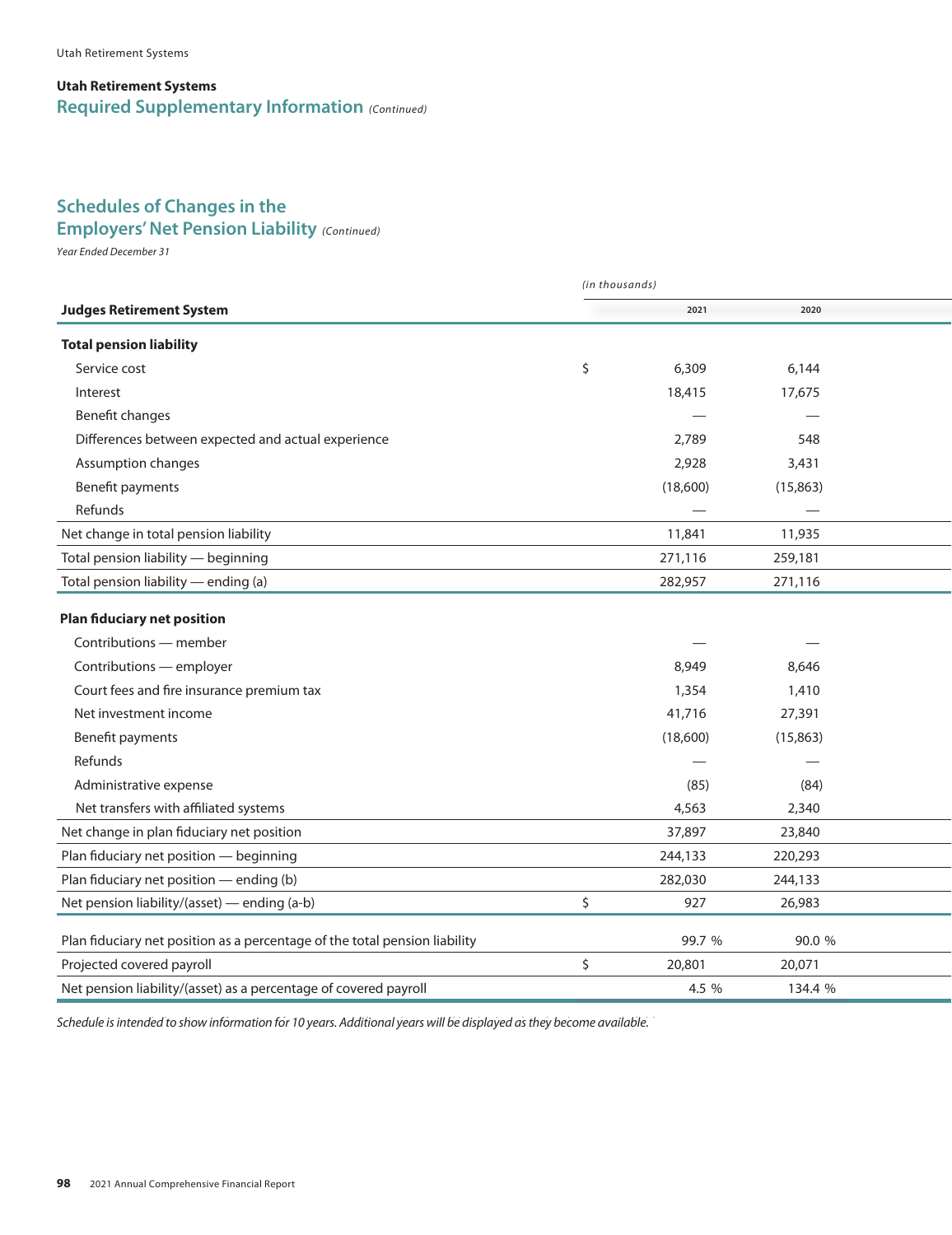| Judges Retirement System        |                                 |                                 |                                 |                                 |                                 |                                 |
|---------------------------------|---------------------------------|---------------------------------|---------------------------------|---------------------------------|---------------------------------|---------------------------------|
| 2013                            | 2014                            | 2015                            | 2016                            | 2017                            | 2018                            | 2019                            |
|                                 |                                 |                                 |                                 |                                 |                                 |                                 |
| 4,537                           | 4,895                           | 4,794                           | 5,023                           | 5,325                           | 5,682                           | 6,054                           |
| 12,924                          | 13,641                          | 14,136                          | 14,064                          | 14,866                          | 15,697                          | 16,649                          |
| $\overline{\phantom{0}}$        | $\overline{\phantom{m}}$        | $\overline{\phantom{m}}$        | $\overline{\phantom{a}}$        | $\overline{\phantom{m}}$        | $\overline{\phantom{a}}$        | $\overline{\phantom{m}}$        |
| (569)                           | 2,602                           | 171                             | 1,995                           | 809                             | 7,872                           | 7,615                           |
| $\hspace{0.1mm}$                | (130)                           | $\overline{\phantom{m}}$        | 2,885                           | 13,067                          | $\hspace{0.1mm}-\hspace{0.1mm}$ | $\overline{\phantom{m}}$        |
| (10, 189)                       | (11, 361)                       | (12,400)                        | (12, 330)                       | (13,621)                        | (16, 111)                       | (15, 346)                       |
| $\overline{\phantom{a}}$        | $\overline{\phantom{a}}$        | $\overline{\phantom{m}}$        | $\overline{\phantom{a}}$        | $\overline{\phantom{a}}$        | $\hspace{0.1mm}-\hspace{0.1mm}$ | $\hspace{0.1mm}-\hspace{0.1mm}$ |
| 6,703                           | 9,647                           | 6,701                           | 11,637                          | 20,446                          | 13,140                          | 14,972                          |
| 175,935                         | 182,638                         | 192,285                         | 198,986                         | 210,623                         | 231,069                         | 244,209                         |
| 182,638                         | 192,285                         | 198,986                         | 210,623                         | 231,069                         | 244,209                         | 259,181                         |
|                                 |                                 |                                 |                                 |                                 |                                 |                                 |
|                                 | 317                             |                                 |                                 |                                 |                                 |                                 |
| 4,990                           | 5,627                           | 6,555                           | 7,382                           | 7,563                           | 8,091                           | 8,500                           |
| 1,498                           | 1,486                           | 1,653                           | 1,470                           | 1,477                           | 1,518                           | 1,536                           |
| 20,130                          | 11,068                          | 2,842                           | 13,820                          | 23,435                          | (730)                           | 27,775                          |
| (10, 189)                       | (11, 361)                       | (12,400)                        | (12, 330)                       | (13,621)                        | (16, 111)                       | (15, 346)                       |
| $\hspace{0.1mm}-\hspace{0.1mm}$ | $\hspace{0.1mm}-\hspace{0.1mm}$ | $\hspace{0.1mm}-\hspace{0.1mm}$ | $\hspace{0.1mm}-\hspace{0.1mm}$ | $\hspace{0.1mm}-\hspace{0.1mm}$ | $\hspace{0.1mm}-\hspace{0.1mm}$ | $\hspace{0.1mm}-\hspace{0.1mm}$ |
| (66)                            | (71)                            | (71)                            | (71)                            | (79)                            | (84)                            | (81)                            |
| 3,186                           | 1,092                           | 1,334                           | 1,600                           | 4,090                           | 4,403                           | 2,339                           |
| 19,549                          | 8,158                           | (87)                            | 11,871                          | 22,865                          | (2, 913)                        | 24,723                          |
| 136,127                         | 155,676                         | 163,834                         | 163,747                         | 175,618                         | 198,483                         | 195,570                         |
| 155,676                         | 163,834                         | 163,747                         | 175,618                         | 198,483                         | 195,570                         | 220,293                         |
| 26,962                          | 28,451                          | 35,239                          | 35,005                          | 32,586                          | 48,639                          | 38,888                          |
| 85.2 %                          | 85.2 %                          | 82.3 %                          | 83.4 %                          | 85.9 %                          | 80.1 %                          | 85.0 %                          |
| 15,195                          | 16,072                          | 15,832                          | 16,755                          | 18,661                          | 18,802                          | 19,596                          |
| 177.4 %                         | 177.0 %                         | 222.6 %                         | 208.9 %                         | 174.6 %                         | 258.7 %                         | 198.4 %                         |
|                                 |                                 |                                 |                                 |                                 |                                 |                                 |

*Continued on page 100. Continued on page100.*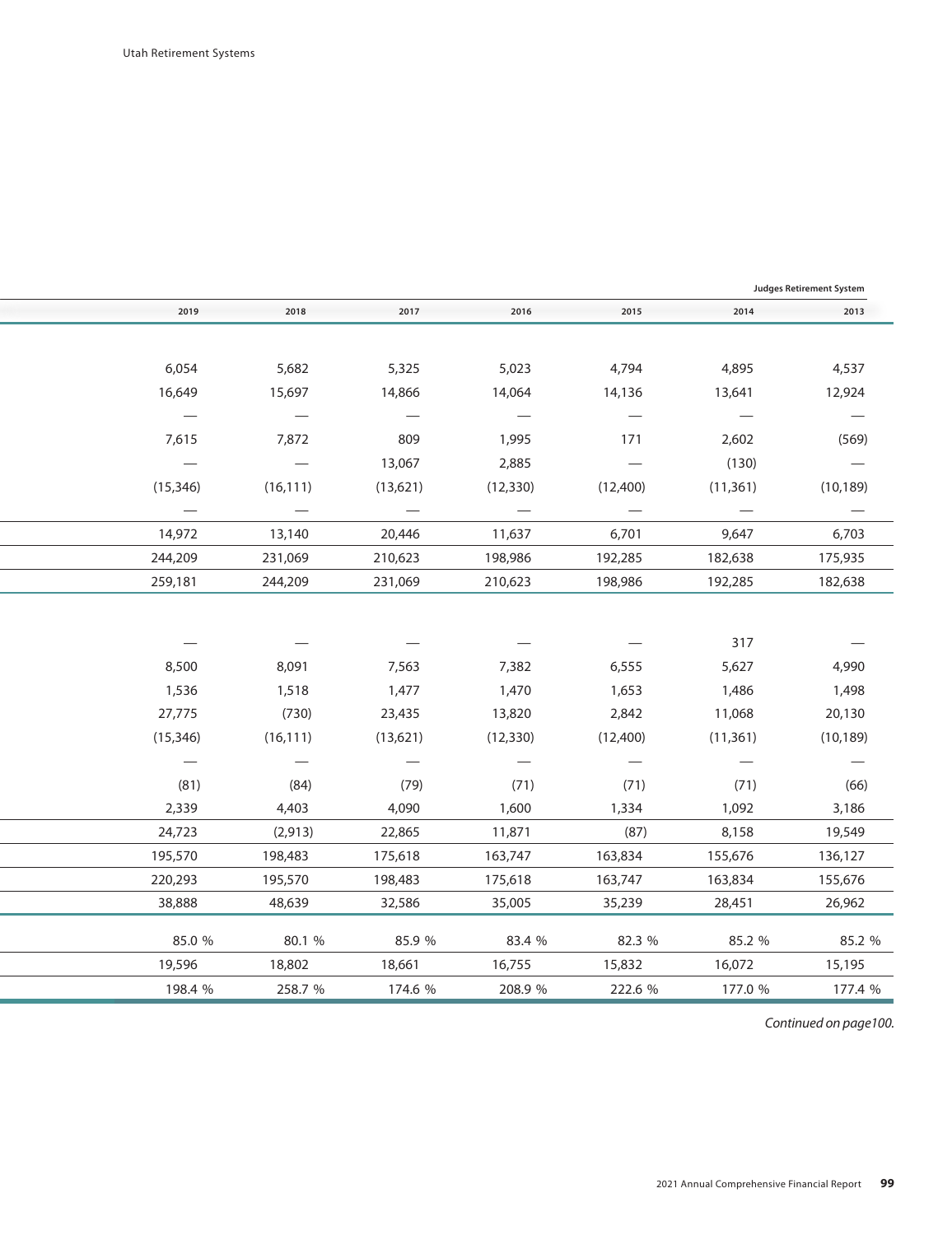#### **Utah Retirement Systems Required Supplementary Information** *(Continued)*

# **Schedules of Changes in the**

*Year Ended December 31* **Employers' Net Pension Liability** *(Continued)* 

*Year Ended December 31*

|                                                                            | (in thousands) |            |         |  |  |  |
|----------------------------------------------------------------------------|----------------|------------|---------|--|--|--|
| <b>Utah Governors and Legislators Retirement Plan</b>                      |                | 2021       | 2020    |  |  |  |
| <b>Total pension liability</b>                                             |                |            |         |  |  |  |
| Service cost                                                               | \$             | 46         | 104     |  |  |  |
| Interest                                                                   |                | 892        | 875     |  |  |  |
| Benefit changes                                                            |                |            |         |  |  |  |
| Differences between expected and actual experience                         |                | (144)      | 224     |  |  |  |
| Assumption changes                                                         |                | 114        | 107     |  |  |  |
| Benefit payments                                                           |                | (1,036)    | (1,023) |  |  |  |
| Refunds                                                                    |                |            | (10)    |  |  |  |
| Net change in total pension liability                                      |                | (128)      | 277     |  |  |  |
| Total pension liability - beginning                                        |                | 13,330     | 13,053  |  |  |  |
| Total pension liability - ending (a)                                       |                | 13,202     | 13,330  |  |  |  |
| <b>Plan fiduciary net position</b>                                         |                |            |         |  |  |  |
| Contributions - member                                                     |                |            |         |  |  |  |
| Contributions - employer                                                   |                | 361        | 369     |  |  |  |
| Court fees and fire insurance premium tax                                  |                |            |         |  |  |  |
| Net investment income                                                      |                | 2,042      | 1,396   |  |  |  |
| Benefit payments                                                           |                | (1,036)    | (1,023) |  |  |  |
| Refunds                                                                    |                |            | (10)    |  |  |  |
| Administrative expense                                                     |                | (4)        | (4)     |  |  |  |
| Net transfers with affiliated systems                                      |                | 7          | (17)    |  |  |  |
| Net change in plan fiduciary net position                                  |                | 1,370      | 711     |  |  |  |
| Plan fiduciary net position - beginning                                    |                | 12,055     | 11,344  |  |  |  |
| Plan fiduciary net position - ending (b)                                   |                | 13,425     | 12,055  |  |  |  |
| Net pension liability/(asset) - ending (a-b)                               | \$             | (223)      | 1,275   |  |  |  |
| Plan fiduciary net position as a percentage of the total pension liability |                | 101.7 %    | 90.4 %  |  |  |  |
| Projected covered payroll                                                  | \$             | 719        | 757     |  |  |  |
| Net pension liability/(asset) as a percentage of covered payroll           |                | $(31.0)\%$ | 168.4 % |  |  |  |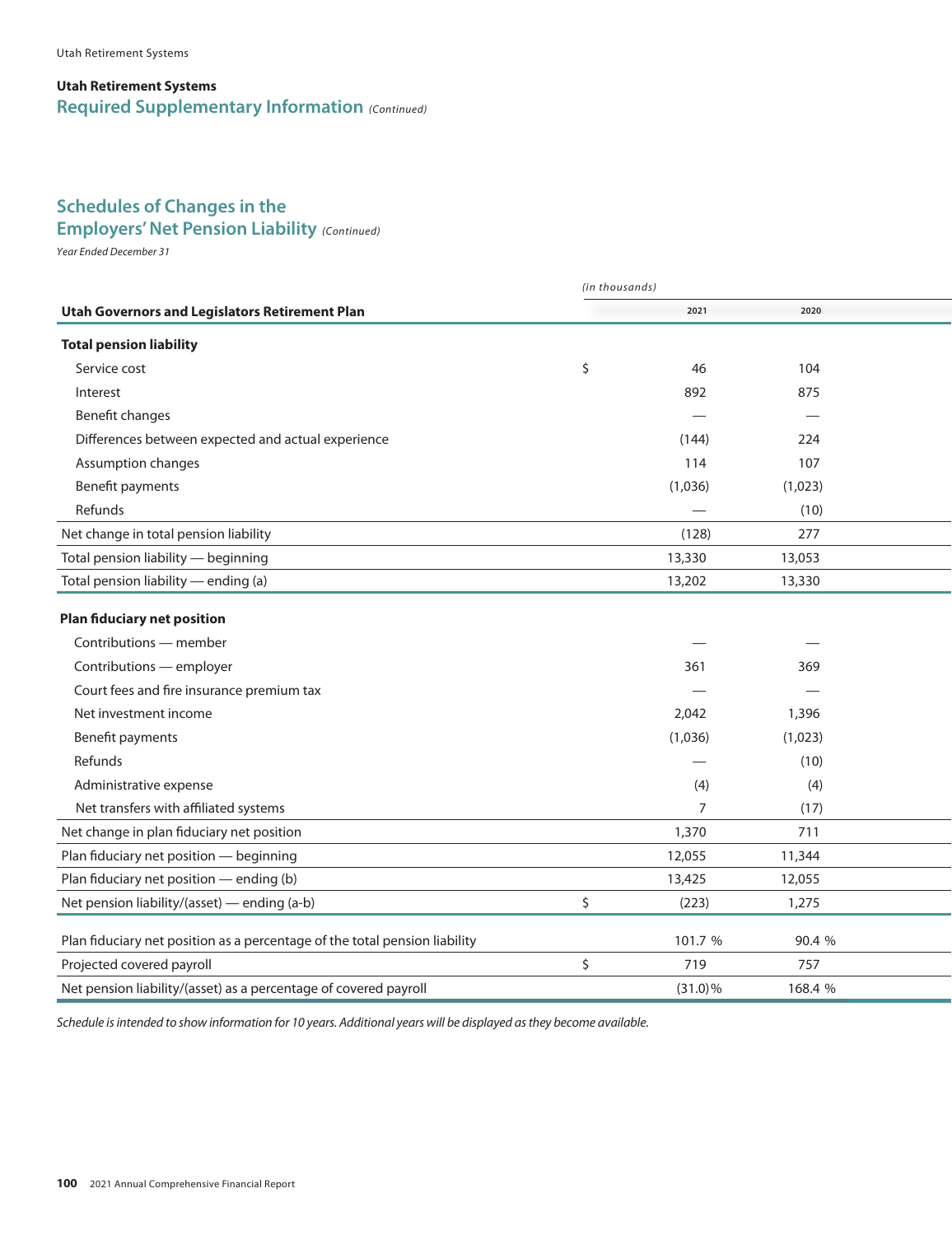| Utah Governors and Legislators Retirement Plan |                                 |                          |                          |                               |                                 |                          |  |  |  |
|------------------------------------------------|---------------------------------|--------------------------|--------------------------|-------------------------------|---------------------------------|--------------------------|--|--|--|
| 2019                                           | 2018                            | 2017                     | 2016                     | 2015                          | 2014                            | 2013                     |  |  |  |
|                                                |                                 |                          |                          |                               |                                 |                          |  |  |  |
| 59                                             | 65                              | 68                       | 89                       | 99                            | 106                             | 100                      |  |  |  |
| 883                                            | 877                             | 879                      | 851                      | 890                           | 884                             | 860                      |  |  |  |
| $\overline{\phantom{m}}$                       | $\overline{\phantom{m}}$        | $\overline{\phantom{m}}$ | $\overline{\phantom{m}}$ | $\overline{\phantom{m}}$      | $\overline{\phantom{m}}$        | $\overline{\phantom{m}}$ |  |  |  |
| (54)                                           | 139                             | 182                      | 167                      | (105)                         | 307                             | (233)                    |  |  |  |
| $\overline{\phantom{m}}$                       | $\overline{\phantom{m}}$        | 264                      | 241                      | $\overline{\phantom{m}}$      | $\overline{\phantom{m}}$        | $\overline{\phantom{m}}$ |  |  |  |
| (1,012)                                        | (978)                           | (973)                    | (941)                    | (904)                         | (909)                           | (892)                    |  |  |  |
| $\overline{\phantom{m}}$                       | $\overline{\phantom{m}}$        | $\overline{\phantom{m}}$ | $\overline{\phantom{m}}$ | $\overline{\phantom{m}}$      | $\hspace{0.1mm}-\hspace{0.1mm}$ | $\overline{\phantom{m}}$ |  |  |  |
| (124)                                          | 103                             | 420                      | 407                      | (20)                          | 388                             | (165)                    |  |  |  |
| 13,177                                         | 13,074                          | 12,654                   | 12,247                   | 12,267                        | 11,879                          | 12,044                   |  |  |  |
| 13,053                                         | 13,177                          | 13,074                   | 12,654                   | 12,247                        | 12,267                          | 11,879                   |  |  |  |
|                                                |                                 |                          |                          |                               |                                 |                          |  |  |  |
|                                                | $\hspace{0.1mm}-\hspace{0.1mm}$ |                          |                          |                               |                                 |                          |  |  |  |
| 384                                            | 392                             | 404                      | 421                      | 421                           | 411                             | 252                      |  |  |  |
| $\overline{\phantom{m}}$                       | $\overline{\phantom{m}}$        | $\overline{\phantom{m}}$ | $\overline{\phantom{m}}$ | $\overbrace{\phantom{12333}}$ | $\overline{\phantom{m}}$        | $\overline{\phantom{m}}$ |  |  |  |
| 1,481                                          | (41)                            | 1,353                    | 849                      | 181                           | 717                             | 1,346                    |  |  |  |
| (1,012)                                        | (978)                           | (973)                    | (941)                    | (904)                         | (909)                           | (892)                    |  |  |  |
| $\overline{\phantom{m}}$                       | $\overline{\phantom{m}}$        | $\overline{\phantom{m}}$ | $\overline{\phantom{m}}$ | $\overline{\phantom{m}}$      | $\hspace{0.1mm}-\hspace{0.1mm}$ | $\overline{\phantom{m}}$ |  |  |  |
| (4)                                            | (5)                             | (5)                      | (4)                      | (5)                           | (5)                             | (4)                      |  |  |  |
| (42)                                           | (51)                            | 89                       | (12)                     | (20)                          | (14)                            | 19                       |  |  |  |
| 807                                            | (683)                           | 868                      | 313                      | (327)                         | 200                             | 721                      |  |  |  |
| 10,537                                         | 11,220                          | 10,352                   | 10,039                   | 10,366                        | 10,166                          | 9,445                    |  |  |  |
| 11,344                                         | 10,537                          | 11,220                   | 10,352                   | 10,039                        | 10,366                          | 10,166                   |  |  |  |
| 1,709                                          | 2,640                           | 1,854                    | 2,302                    | 2,208                         | 1,901                           | 1,713                    |  |  |  |
|                                                |                                 |                          |                          |                               |                                 |                          |  |  |  |
| 86.9 %                                         | 80.0 %                          | 85.8 %                   | 81.8 %                   | 82.0 %                        | 84.5 %                          | 85.6 %                   |  |  |  |
| 639                                            | 639                             | 722                      | 799                      | 943                           | 928                             | 390                      |  |  |  |
| 267.4 %                                        | 413.1 %                         | 256.8 %                  | 288.1 %                  | 234.1 %                       | 204.8 %                         | 439.2 %                  |  |  |  |

*Continued on page 102. Continued on page 102.*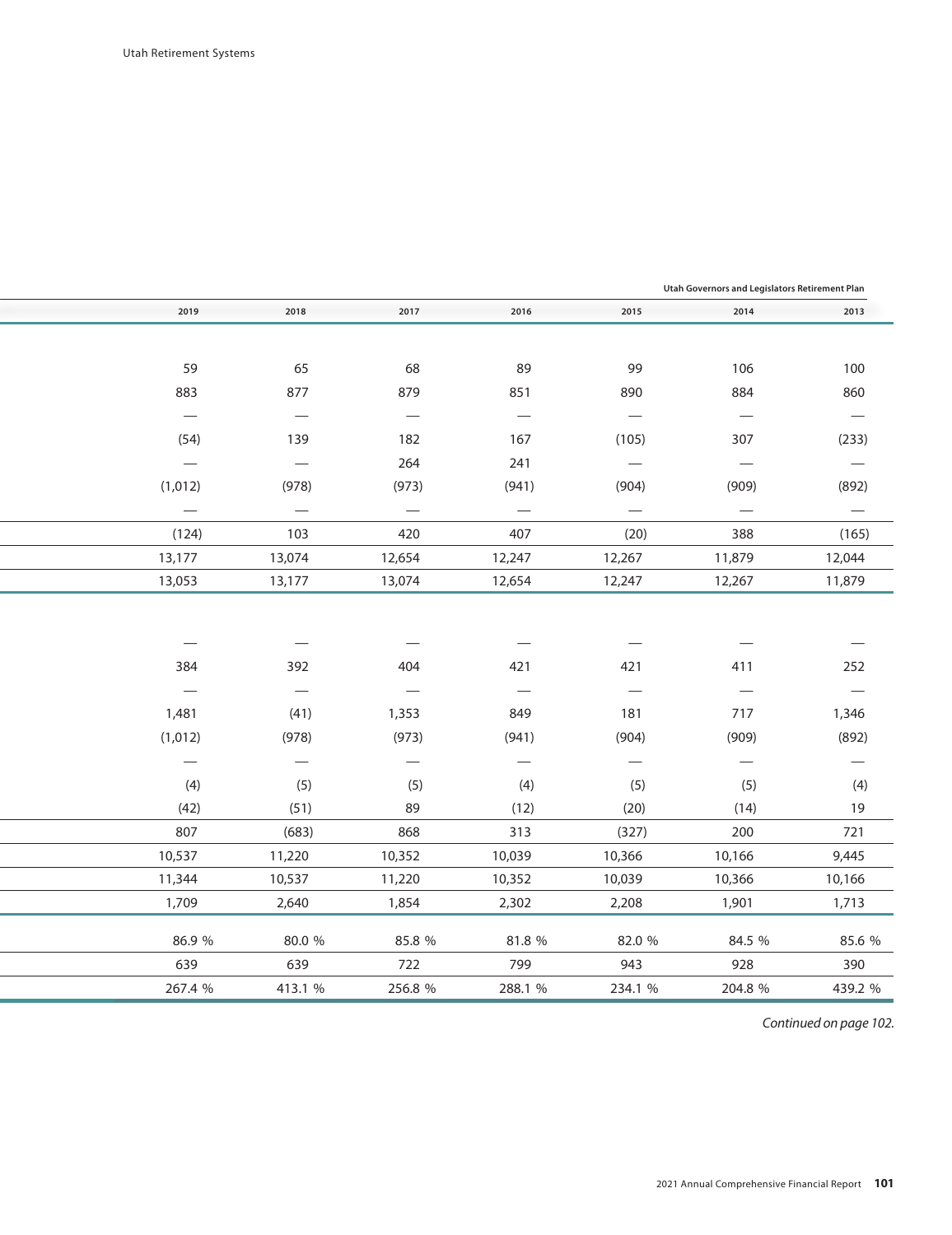#### **Utah Retirement Systems Required Supplementary Information** *(Continued)*

## **Schedules of Changes in the**

*Year Ended December 31* **Employers' Net Pension Liability** *(Continued)* 

*Year Ended December 31*

|                                                                            | (in thousands) |           |           |  |
|----------------------------------------------------------------------------|----------------|-----------|-----------|--|
| <b>Tier 2 Public Employees Contributory Retirement System</b>              |                | 2021      | 2020      |  |
| <b>Total pension liability</b>                                             |                |           |           |  |
| Service cost                                                               | \$             | 167,468   | 146,284   |  |
| Interest                                                                   |                | 64,608    | 49,103    |  |
| Benefit changes                                                            |                |           |           |  |
| Differences between expected and actual experience                         |                | 9,348     | 8,201     |  |
| Assumption changes                                                         |                | 25,384    | 10,603    |  |
| Benefit payments                                                           |                | (1,982)   | (1, 397)  |  |
| Refunds                                                                    |                |           |           |  |
| Net change in total pension liability                                      |                | 264,826   | 212,794   |  |
| Total pension liability - beginning                                        |                | 846,868   | 634,074   |  |
| Total pension liability - ending (a)                                       |                | 1,111,694 | 846,868   |  |
| <b>Plan fiduciary net position</b>                                         |                |           |           |  |
| Contributions - member                                                     |                | 57        |           |  |
| Contributions - employer                                                   |                | 168,232   | 138,466   |  |
| Court fees and fire insurance premium tax                                  |                |           |           |  |
| Net investment income                                                      |                | 155,495   | 84,040    |  |
| Benefit payments                                                           |                | (1,982)   | (1, 397)  |  |
| Refunds                                                                    |                |           |           |  |
| Administrative expense                                                     |                | (269)     | (207)     |  |
| Net transfers with affiliated systems                                      |                |           |           |  |
| Net change in plan fiduciary net position                                  |                | 321,533   | 220,902   |  |
| Plan fiduciary net position - beginning                                    |                | 832,485   | 611,583   |  |
| Plan fiduciary net position - ending (b)                                   |                | 1,154,018 | 832,485   |  |
| Net pension liability/(asset) - ending (a-b)                               | \$             | (42, 324) | 14,383    |  |
| Plan fiduciary net position as a percentage of the total pension liability |                | 103.8 %   | 98.3 %    |  |
| Projected covered payroll                                                  | \$             | 1,810,502 | 1,609,102 |  |
| Net pension liability/(asset) as a percentage of covered payroll           |                | $(2.3)$ % | 0.9 %     |  |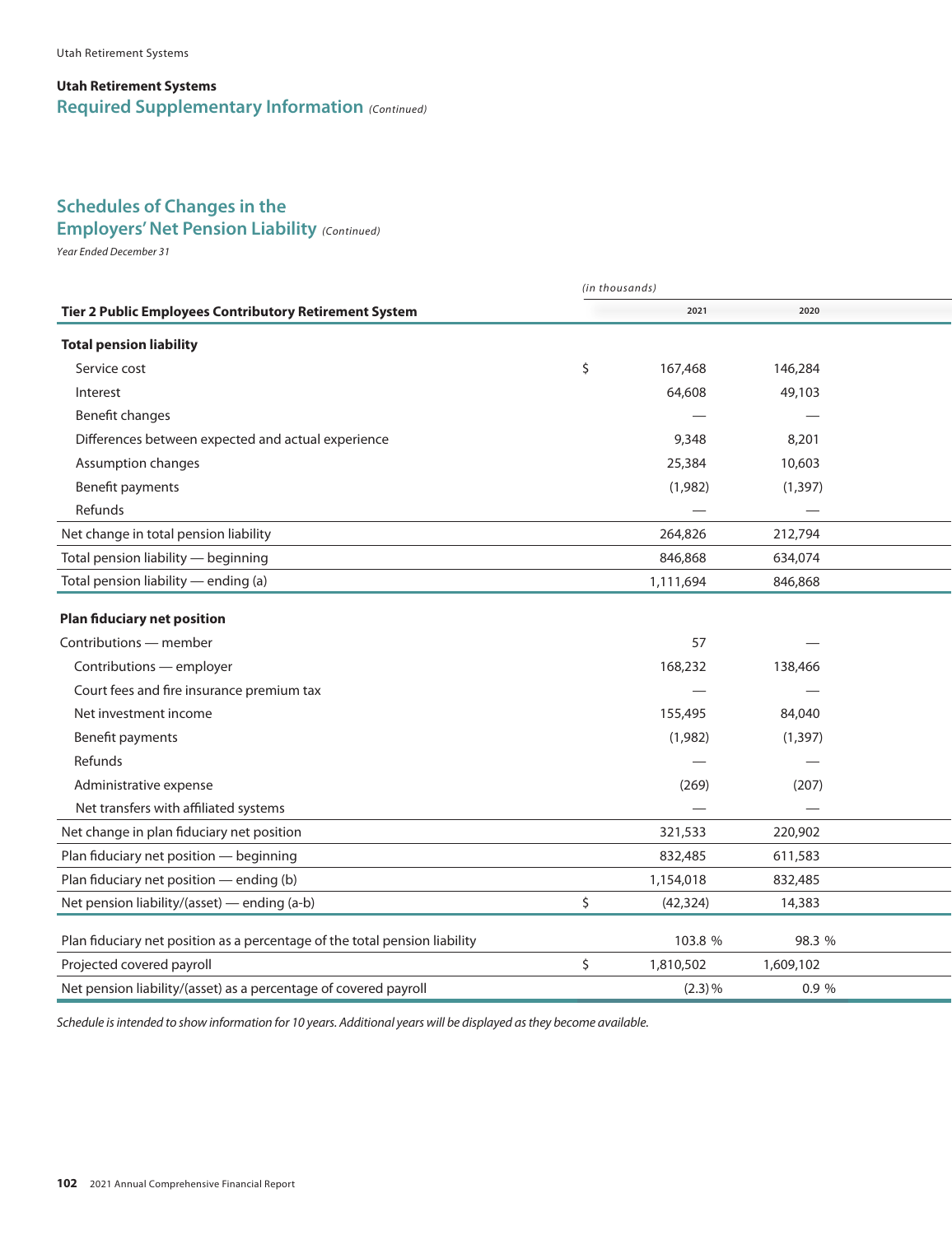| Tier 2 Public Employees Contributory Retirement System |           |                                  |                                 |                                   |                                   |                                 |
|--------------------------------------------------------|-----------|----------------------------------|---------------------------------|-----------------------------------|-----------------------------------|---------------------------------|
| 2013                                                   | 2014      | 2015                             | 2016                            | 2017                              | 2018                              | 2019                            |
|                                                        |           |                                  |                                 |                                   |                                   |                                 |
| 29,318                                                 | 39,283    | 51,005                           | 69,887                          | 84,388                            | 104,736                           | 124,244                         |
| 2,351                                                  | 4,648     | 8,370                            | 12,608                          | 19,471                            | 27,109                            | 36,773                          |
| (119)                                                  |           | $\overbrace{\phantom{12322111}}$ | $\overline{\phantom{m}}$        |                                   |                                   |                                 |
| (4, 459)                                               | (4, 577)  | (4,982)                          | (1, 917)                        | 357                               | (1,727)                           | 6,561                           |
|                                                        | (1, 385)  | $\overline{\phantom{m}}$         | 7,867                           | 5,786                             | $\overbrace{\phantom{123221111}}$ |                                 |
|                                                        |           | (333)                            | (316)                           | (417)                             | (692)                             | (965)                           |
|                                                        |           |                                  | $\hspace{0.1mm}-\hspace{0.1mm}$ | $\hspace{0.1mm}-\hspace{0.1mm}$   | $\overline{\phantom{m}}$          | $\hspace{0.1mm}-\hspace{0.1mm}$ |
| 27,091                                                 | 37,969    | 54,060                           | 88,129                          | 109,585                           | 129,426                           | 166,613                         |
| 21,201                                                 | 48,292    | 86,261                           | 140,321                         | 228,450                           | 338,035                           | 467,461                         |
| 48,292                                                 | 86,261    | 140,321                          | 228,450                         | 338,035                           | 467,461                           | 634,074                         |
|                                                        |           |                                  |                                 |                                   |                                   |                                 |
|                                                        |           |                                  |                                 |                                   |                                   |                                 |
|                                                        |           |                                  |                                 |                                   |                                   |                                 |
| 25,743                                                 | 37,299    | 49,645                           | 63,062                          | 79,175                            | 97,680                            | 119,839                         |
|                                                        |           | $\hspace{0.05cm}$                |                                 | $\overbrace{\phantom{123221111}}$ |                                   |                                 |
| 4,017                                                  | 4,320     | 1,963                            | 14,059                          | 33,249                            | (1,454)                           | 68,228                          |
|                                                        |           | (333)                            | (316)                           | (417)                             | (692)                             | (965)                           |
| $\overline{\phantom{0}}$                               |           | $\overline{\phantom{m}}$         | $\overline{\phantom{m}}$        | $\overbrace{\phantom{123221111}}$ | $\hspace{0.1mm}-\hspace{0.1mm}$   | $\overline{\phantom{m}}$        |
| (6)                                                    | (16)      | (30)                             | (51)                            | (82)                              | (119)                             | (152)                           |
| 3                                                      | (2)       | 3                                |                                 |                                   | $\hspace{0.1mm}-\hspace{0.1mm}$   |                                 |
| 29,757                                                 | 41,601    | 51,248                           | 76,754                          | 111,925                           | 95,415                            | 186,950                         |
| 17,933                                                 | 47,690    | 89,291                           | 140,539                         | 217,293                           | 329,218                           | 424,633                         |
| 47,690                                                 | 89,291    | 140,539                          | 217,293                         | 329,218                           | 424,633                           | 611,583                         |
| 602                                                    | (3,030)   | (218)                            | 11,157                          | 8,817                             | 42,828                            | 22,491                          |
| 98.7 %                                                 | 103.5 %   | 100.1 %                          | 95.1 %                          | 97.4 %                            | 90.8 %                            | 96.5 %                          |
| 353,227                                                | 492,882   | 637,560                          | 822,196                         | 996,965                           | 1,171,543                         | 1,380,488                       |
| 0.2 %                                                  | $(0.6)$ % | $-$ %                            | 1.4 %                           | 0.9 %                             | 3.7 %                             | 1.6 %                           |
|                                                        |           |                                  |                                 |                                   |                                   |                                 |

*Continued on page 104. Continued on page 104.*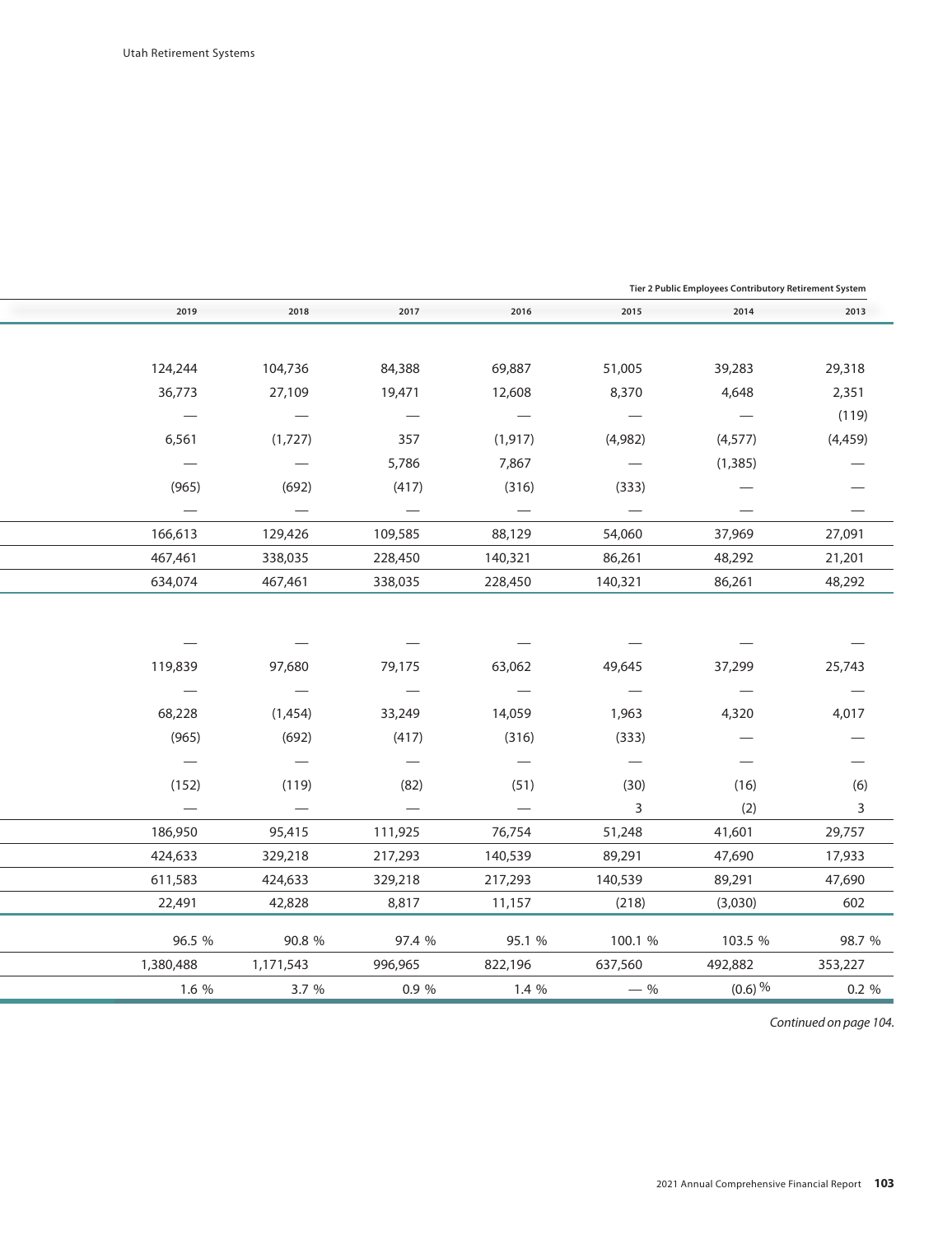#### **Utah Retirement Systems Required Supplementary Information** *(Continued)*

### **Schedules of Changes in the**

**Employers' Net Pension Liability** (Continued)

*Year Ended December 31*

|                                                                            | (in thousands) |         |         |  |
|----------------------------------------------------------------------------|----------------|---------|---------|--|
| Tier 2 Public Safety and Firefighter Contributory Retirement System        |                | 2021    | 2020    |  |
| <b>Total pension liability</b>                                             |                |         |         |  |
| Service cost                                                               | \$             | 35,061  | 29,998  |  |
| Interest                                                                   |                | 10,200  | 7,350   |  |
| Benefit changes                                                            |                |         |         |  |
| Differences between expected and actual experience                         |                | (880)   | 2,133   |  |
| Assumption changes                                                         |                | 3,983   | (939)   |  |
| Benefit payments                                                           |                | (37)    | (76)    |  |
| Refunds                                                                    |                |         |         |  |
| Net change in total pension liability                                      |                | 48,327  | 38,466  |  |
| Total pension liability - beginning                                        |                | 129,253 | 90,787  |  |
| Total pension liability - ending (a)                                       |                | 177,580 | 129,253 |  |
| <b>Plan fiduciary net position</b>                                         |                |         |         |  |
| Contributions — member                                                     |                | 5,335   | 2,343   |  |
| Contributions - employer                                                   |                | 33,406  | 25,020  |  |
| Court fees and fire insurance premium tax                                  |                |         |         |  |
| Net investment income                                                      |                | 23,686  | 11,645  |  |
| Benefit payments                                                           |                | (37)    | (76)    |  |
| Refunds                                                                    |                |         |         |  |
| Administrative expense                                                     |                | (40)    | (29)    |  |
| Net transfers with affiliated systems                                      |                |         |         |  |
| Net change in plan fiduciary net position                                  |                | 62,350  | 38,903  |  |
| Plan fiduciary net position - beginning                                    |                | 120,284 | 81,381  |  |
| Plan fiduciary net position - ending (b)                                   |                | 182,634 | 120,284 |  |
| Net pension liability/(asset) - ending (a-b)                               | \$             | (5,054) | 8,969   |  |
| Plan fiduciary net position as a percentage of the total pension liability |                | 102.8 % | 93.1 %  |  |
| Projected covered payroll                                                  | \$             | 223,892 | 188,667 |  |
| Net pension liability/(asset) as a percentage of covered payroll           |                | (2.3) % | 4.8 %   |  |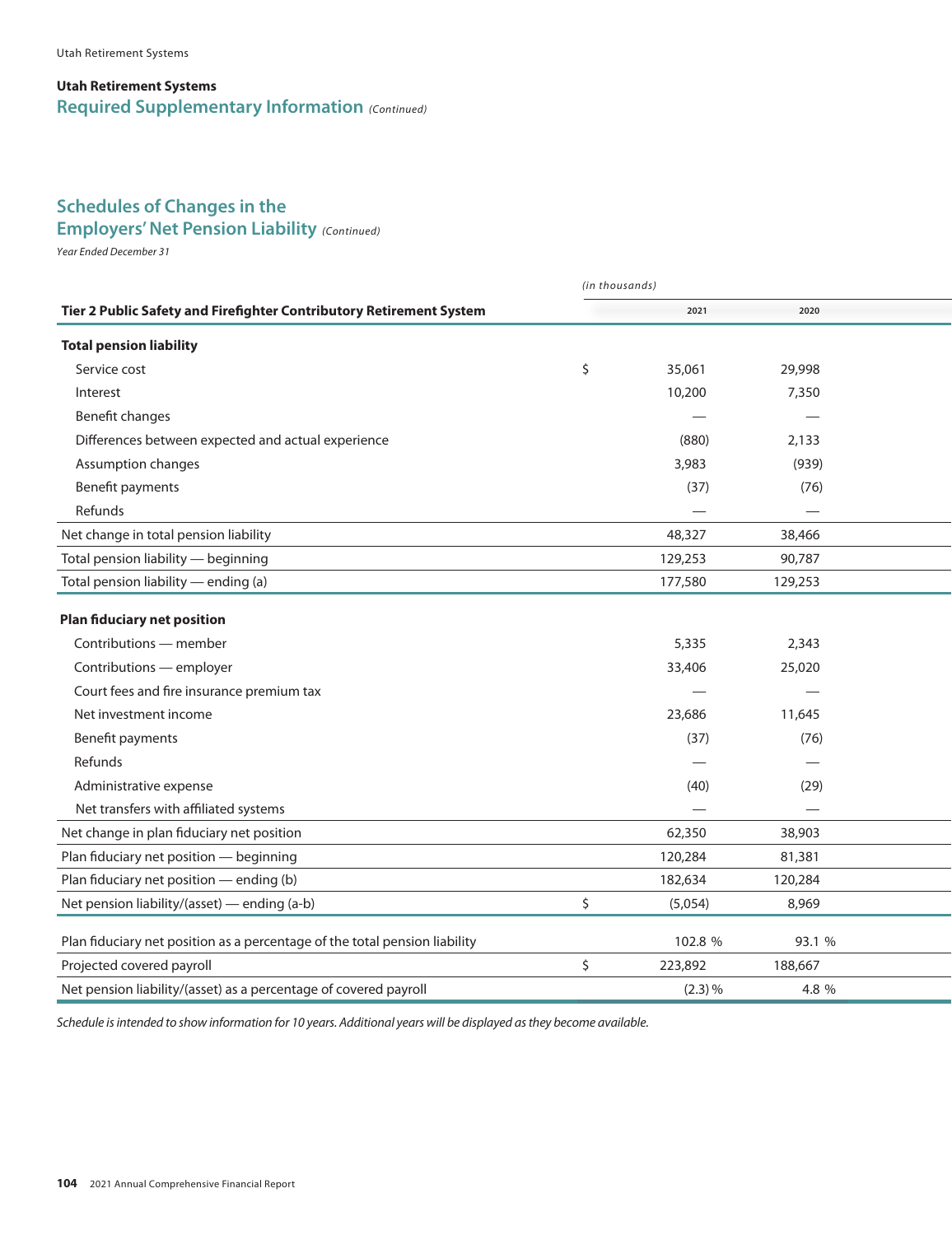| Tier 2 Public Safety and Firefighter Contributory Retirement System |                                  |                                   |                          |                                  |                                  |         |
|---------------------------------------------------------------------|----------------------------------|-----------------------------------|--------------------------|----------------------------------|----------------------------------|---------|
| 2013                                                                | 2014                             | 2015                              | 2016                     | 2017                             | 2018                             | 2019    |
|                                                                     |                                  |                                   |                          |                                  |                                  |         |
| 2,151                                                               | 3,579                            | 5,466                             | 8,164                    | 10,763                           | 13,998                           | 24,849  |
| 159                                                                 | 379                              | 746                               | 1,274                    | 2,133                            | 3,199                            | 4,811   |
| (7)                                                                 | $\overbrace{\phantom{12322111}}$ |                                   |                          | $\overbrace{\phantom{12322111}}$ |                                  | 2,537   |
| 106                                                                 | 50                               | 220                               | 425                      | (2)                              | 621                              | 1,839   |
|                                                                     | (127)                            | $\overbrace{\phantom{123221111}}$ | 803                      | 1,924                            |                                  |         |
|                                                                     |                                  | (30)                              | (28)                     | (61)                             |                                  | (90)    |
|                                                                     |                                  | $\overline{\phantom{m}}$          | $\overline{\phantom{m}}$ | $\overline{\phantom{m}}$         |                                  |         |
| 2,409                                                               | 3,881                            | 6,402                             | 10,638                   | 14,757                           | 17,818                           | 33,946  |
| 936                                                                 | 3,345                            | 7,226                             | 13,628                   | 24,266                           | 39,023                           | 56,841  |
| 3,345                                                               | 7,226                            | 13,628                            | 24,266                   | 39,023                           | 56,841                           | 90,787  |
|                                                                     |                                  |                                   |                          |                                  |                                  |         |
|                                                                     |                                  |                                   |                          |                                  |                                  |         |
|                                                                     |                                  |                                   |                          |                                  | 55                               |         |
| 2,451                                                               | 4,365                            | 6,221                             | 8,488                    | 11,126                           | 14,295                           | 18,197  |
|                                                                     | $\hspace{0.05cm}$                | $\overline{\phantom{0}}$          |                          | $\overline{\phantom{0}}$         |                                  |         |
| 316                                                                 | 404                              | 199                               | 1,591                    | 3,989                            | (180)                            | 8,958   |
|                                                                     |                                  | (30)                              | (28)                     | (61)                             |                                  | (90)    |
|                                                                     |                                  |                                   |                          |                                  |                                  |         |
| -                                                                   | (1)                              | (3)                               | (5)                      | (9)                              | (14)                             | (20)    |
| (3)                                                                 | $\overline{2}$                   | (3)                               |                          | $\overbrace{\phantom{12322111}}$ | $\overbrace{\phantom{12322111}}$ |         |
| 2,764                                                               | 4,770                            | 6,384                             | 10,046                   | 15,045                           | 14,156                           | 27,045  |
| 1,171                                                               | 3,935                            | 8,705                             | 15,089                   | 25,135                           | 40,180                           | 54,336  |
| 3,935                                                               | 8,705                            | 15,089                            | 25,135                   | 40,180                           | 54,336                           | 81,381  |
| (590)                                                               | (1, 479)                         | (1,461)                           | (869)                    | (1, 157)                         | 2,505                            | 9,406   |
| 117.6 %                                                             | 120.5 %                          | 110.7 %                           | 103.6 %                  | 103.0 %                          | 95.6 %                           | 89.6 %  |
| 20,215                                                              | 35,019                           | 53,276                            | 74,834                   | 98,113                           | 123,439                          | 156,778 |
| (2.9)%                                                              | (4.2)%                           | (2.7)%                            | $(1.2) \%$               | $(1.2)\%$                        | 2.0 %                            | 6.0 %   |
|                                                                     |                                  |                                   |                          |                                  |                                  |         |

*Continued on page 106. Continued on page 106.*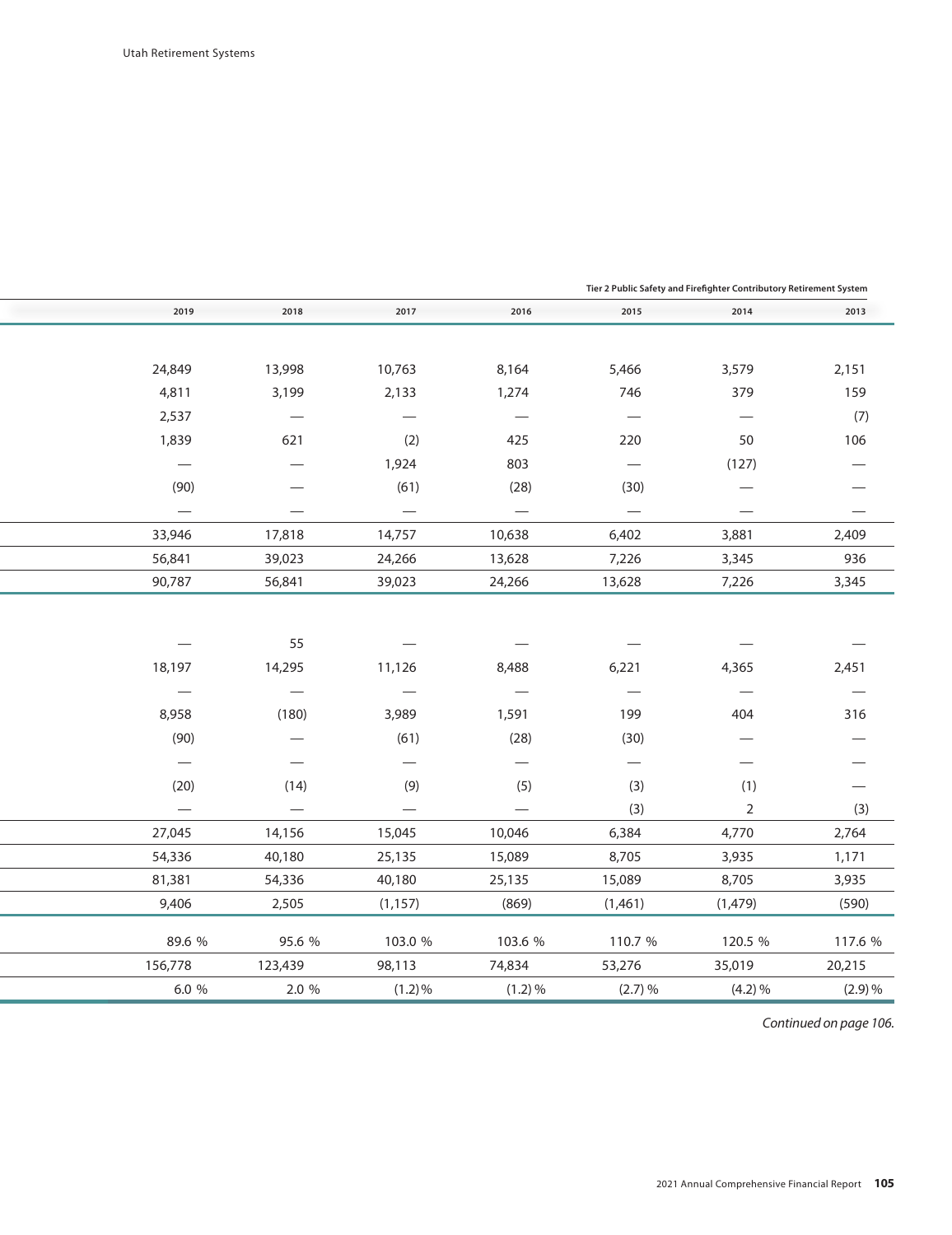#### **Utah Retirement Systems Required Supplementary Information** *(Concluded)*

## **Schedules of Changes in the**

### *Year Ended December 31* **Employers' Net Pension Liability** *(Concluded)*

*Year Ended December 31*

|                                                                            | (in thousands)      |             |  |
|----------------------------------------------------------------------------|---------------------|-------------|--|
| <b>Total All Retirement Systems</b>                                        | 2021                | 2020        |  |
| <b>Total pension liability</b>                                             |                     |             |  |
| Service cost                                                               | \$<br>726,374       | 695,603     |  |
| Interest                                                                   | 2,762,770           | 2,627,391   |  |
| Benefit changes                                                            |                     |             |  |
| Differences between expected and actual experience                         | 408,804             | 339,224     |  |
| Assumption changes                                                         | 509,024             | 200,886     |  |
| Benefit payments                                                           | (1,978,593)         | (1,875,007) |  |
| Refunds                                                                    | (3, 146)            | (4,356)     |  |
| Net change in total pension liability                                      | 2,425,233           | 1,983,741   |  |
| Total pension liability - beginning                                        | 40,379,797          | 38,396,056  |  |
| Total pension liability - ending (a)                                       | 42,805,030          | 40,379,797  |  |
| <b>Plan fiduciary net position</b>                                         |                     |             |  |
| Contributions - member                                                     | 43,421              | 39,742      |  |
| Contributions - employer                                                   | 1,318,085           | 1,247,787   |  |
| Court fees and fire insurance premium tax                                  | 22,490              | 21,689      |  |
| Net investment income                                                      | 6,666,790           | 4,380,371   |  |
| Benefit payments                                                           | (1,978,593)         | (1,875,007) |  |
| Refunds                                                                    | (3, 146)            | (4,356)     |  |
| Administrative expense                                                     | (12,691)            | (12,402)    |  |
| Net transfers with affiliated systems                                      |                     |             |  |
| Net change in plan fiduciary net position                                  | 6,056,356           | 3,797,824   |  |
| Plan fiduciary net position - beginning                                    | 38,996,379          | 35,198,555  |  |
| Plan fiduciary net position - ending (b)                                   | 45,052,735          | 38,996,379  |  |
| Net pension liability/(asset) — ending (a-b)                               | \$<br>(2, 247, 705) | 1,383,418   |  |
| Plan fiduciary net position as a percentage of the total pension liability | 105.3 %             | 96.6 %      |  |
| Projected covered payroll                                                  | \$<br>5,896,080     | 5,609,104   |  |
| Net pension liability/(asset) as a percentage of covered payroll           | $(38.1)\%$          | 24.7 %      |  |